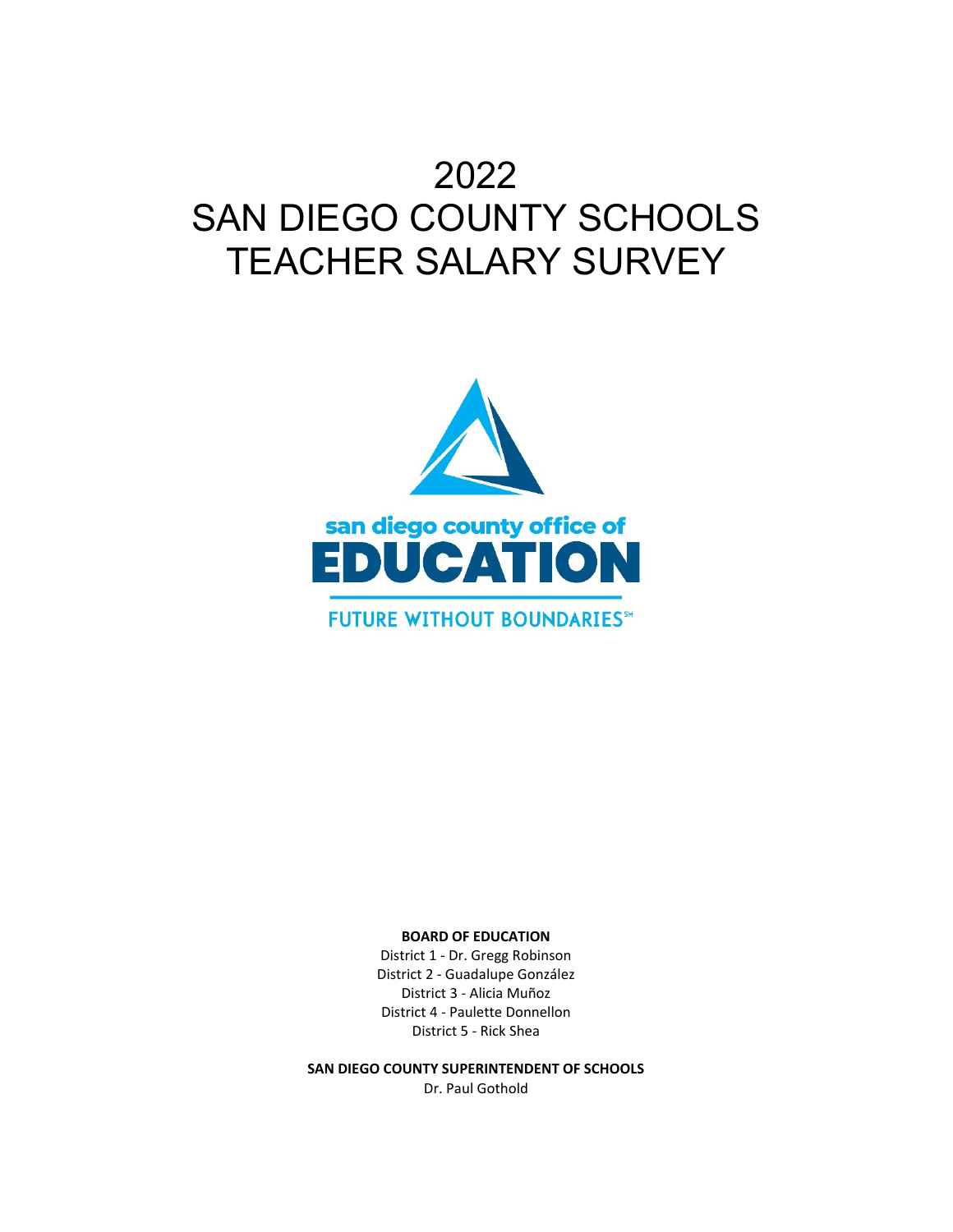#### **INTRODUCTION**

The purpose of this study is to provide a general overview of current compensation practices for teachers in San Diego County school districts in a manner that is useful to all participating school districts. The cooperation of these districts is appreciated and was essential to the success of the project.

This report contains an analysis of selected San Diego County school district teacher salary schedules. The benchmarks used in the report were chosen by a group of San Diego County human resources administrators. The data shown reflects the salary rates and other terms and conditions of employment in effect on January 1, 2022.

While great care has been taken to honor the information provided by the participating districts, there is always a possibility of an error. It is hoped that such errors, if any, will not distort the overall validity of the report.

Participating School Districts for 2022:

| <b>County Office of Education</b>  | San Diego County Office of Education              |
|------------------------------------|---------------------------------------------------|
| <b>Elementary School Districts</b> | <b>Alpine Unified School District</b>             |
|                                    | Cajon Valley Union School District                |
|                                    | <b>Cardiff School District</b>                    |
|                                    | Chula Vista Elementary School District            |
|                                    | <b>Del Mar Unified School District</b>            |
|                                    | <b>Encinitas Unified School District</b>          |
|                                    | <b>Escondido Unified School District</b>          |
|                                    | <b>Fallbrook Union Elementary School District</b> |
|                                    | <b>Jamul-Dulzura Unified School District</b>      |
|                                    | La Mesa-Spring Valley Schools                     |
|                                    | <b>Lemon Grove School District</b>                |
|                                    | <b>National School District</b>                   |
|                                    | Rancho Santa Fe School District                   |
|                                    | San Pasqual Union School District                 |
|                                    | <b>San Ysidro School District</b>                 |
|                                    | <b>Santee School District</b>                     |
|                                    | South Bay Unified School District                 |
| <b>High School Districts</b>       | <b>Escondido Union High School</b>                |
|                                    | <b>Grossmont Union High School District</b>       |
|                                    | San Dieguito Union High School District           |
|                                    | Sweetwater Union High School District             |
| <b>Unified School Districts</b>    | <b>Bonsall Unified School District</b>            |
|                                    | <b>Borrego Springs Unified School District</b>    |
|                                    | <b>Carlsbad Unified School District</b>           |
|                                    | <b>Coronado Unified School District</b>           |
|                                    | Mountain Empire Unified School District           |
|                                    | Oceanside Unified School District                 |
|                                    | <b>Poway Unified School District</b>              |
|                                    | Ramona Unified School District                    |
|                                    | San Diego Unified School District                 |
|                                    | <b>San Marcos Unified School District</b>         |
|                                    | <b>Vista Unified School District</b>              |
|                                    | <b>Warner Unified School District</b>             |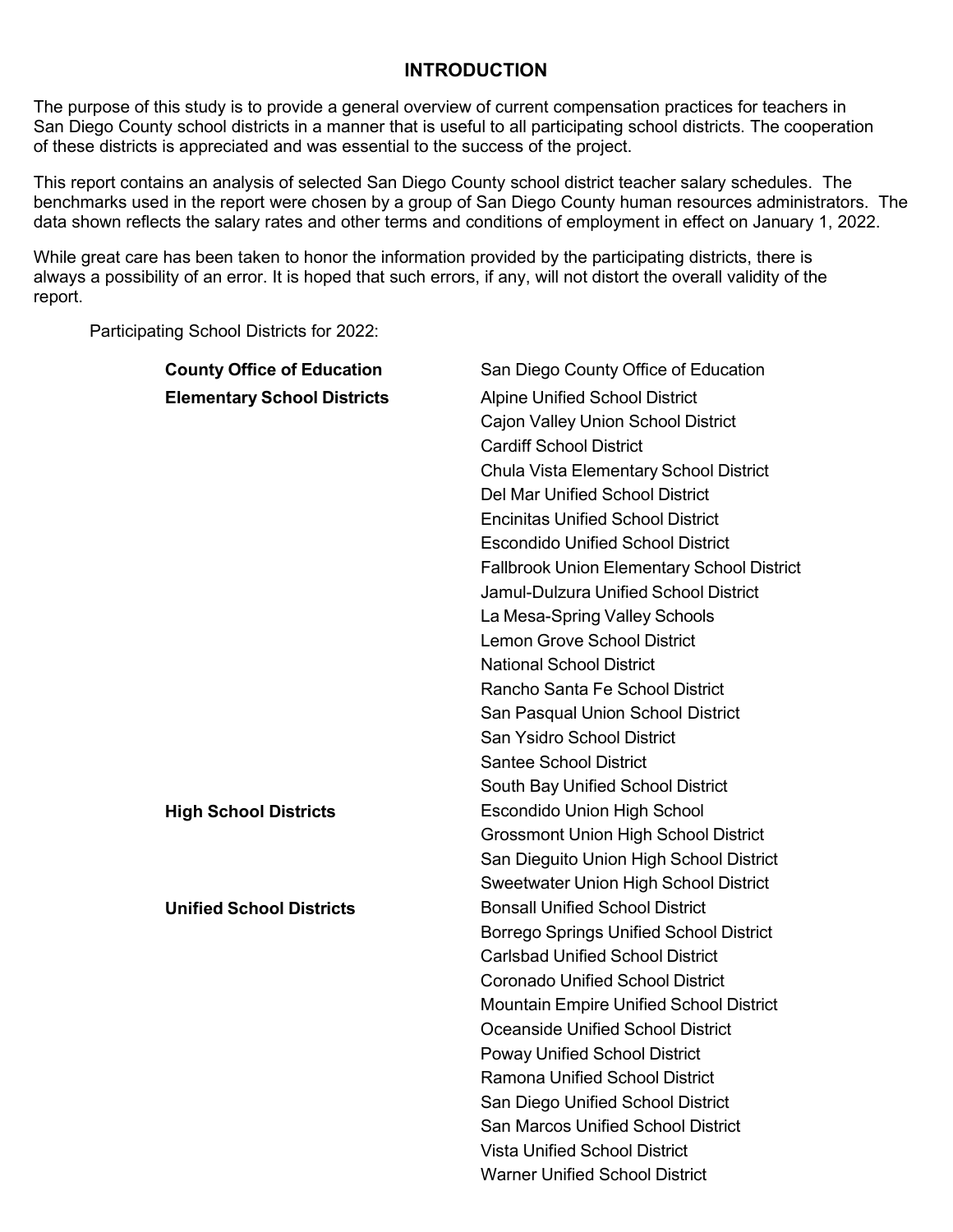# **Bachelor's (BA) Degree Only**

| <b>District</b>                    | <b>Annual Salary</b> | <b>Daily Rate</b> |
|------------------------------------|----------------------|-------------------|
| <b>Fallbrook Union ESD</b>         | 100,765              | 550.63            |
| <b>Alpine USD</b>                  | 85,832               | 463.00            |
| San Diego USD                      | 82,794               | 450.00            |
| <b>SDCOE</b>                       | 71,995               | 378.92            |
| Chula Vista ESD                    | 71,538               | 386.69            |
| San Ysidro SD                      | 68,995               | No response       |
| Del Mar USD                        | 68,296               | 369.17            |
| Poway USD                          | 64,856               | No response       |
| San Dieguito Union HSD             | 64,557               | 347.00            |
| Lemon Grove SD                     | 60,519               | 327.13            |
| La Mesa-Spring Valley Schools      | 60,404               | 324.75            |
| San Pasqual Union                  | 58,735               | 317.00            |
| <b>Grossmont Union HSD</b>         | 57,212               | 309.00            |
| <b>Cajon Valley</b>                | 56,524               | 303.89            |
| <b>Cardiff SD</b>                  | 55,519               | 300.00            |
| Santee SD                          | 54,794               | 296.00            |
| Coronado USD                       | 54,251               | 291.68            |
| Vista USD                          | 52,075               | 279.97            |
| <b>Escondido USD</b>               | 51,905               | 277.00            |
| <b>Escondido Union High School</b> | 51,569               | 280.27            |
| <b>NATIONAL SD</b>                 | 51,555               | 278.88            |
| <b>Bonsall USD</b>                 | 51,016               | No response       |
| <b>Carlsbad USD</b>                | 50,867               | 275.00            |
| <b>Borrego Springs USD</b>         | 49,004               | 263.46            |
| Oceanside USD                      | 48,342               | 261.31            |
| South Bay USD                      | 47,868               | 258.00            |
| <b>Mountain Empire USD</b>         | 47,377               | 259.00            |
| <b>Sweetwater Union HSD</b>        | 46,605               | 253.29            |
| <b>Encinitas USD</b>               | 45,858               | 247.00            |
| Ramona USD                         | 45,094               | No response       |
| Jamul-Dulzura USD                  | 44,056               | 236.00            |
| San Marcos USD                     | 43,129               | 234.40            |
| <b>MEAN</b>                        | 58,247               | 314.94            |
| <b>MEDIAN</b>                      | 54,523               | 293.84            |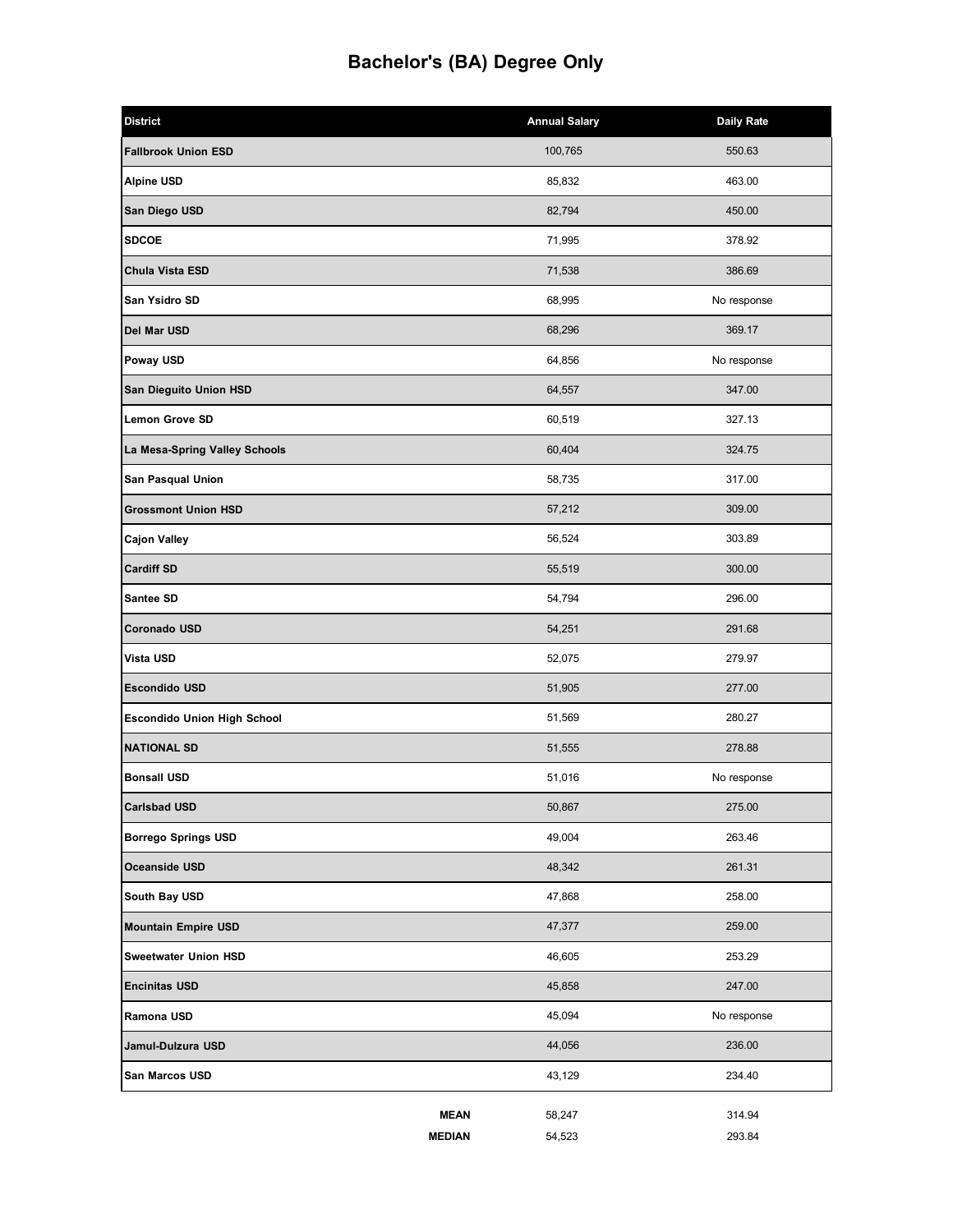#### **BA + 30-36 UNITS**

| <b>Fallbrook Union ESD</b><br>103,648<br>566.38<br><b>SDCOE</b><br>94,072<br>495.12<br>92,713<br>501.15<br>88,770<br>482.00<br>Chula Vista ESD<br>87,492<br>472.93<br><b>Warner USD</b><br>87,349<br>473.00<br>85,832<br>463.00<br><b>Encinitas USD</b><br>79,793<br>431.00<br>74,591<br>No response<br>San Ysidro SD<br>74,081<br>No response<br>72,620<br>390.00<br>72,289<br>391.00<br>71,597<br>384.93<br>Coronado USD<br>68,264<br>367.01<br>62,939<br>340.21<br>60,404<br>324.75<br>Rancho Santa Fe SD<br>57,292<br>311.37<br><b>Grossmont Union HSD</b><br>57,212<br>309.00<br>Santee SD<br>54,794<br>296.00<br>53,324<br>289.80<br><b>Carlsbad USD</b><br>287.00<br>53,155<br>53,101<br>287.03<br><b>Sweetwater Union HSD</b><br>287.49<br>52,899<br><b>Vista USD</b><br>52,075<br>279.97<br>51,974<br>280.00<br><b>Escondido USD</b><br>51,905<br>277.00<br>51,016<br>No response<br>Oceanside USD<br>49,778<br>269.07<br>San Marcos USD<br>49,168<br>267.22<br>49,008<br><b>Borrego Springs USD</b><br>263.48<br>47,816<br>261.00<br>45,758<br>No response<br>Jamul-Dulzura USD<br>45,157<br>241.00 | <b>District</b>                    | <b>Annual Salary</b> | <b>Daily Rate</b> |
|---------------------------------------------------------------------------------------------------------------------------------------------------------------------------------------------------------------------------------------------------------------------------------------------------------------------------------------------------------------------------------------------------------------------------------------------------------------------------------------------------------------------------------------------------------------------------------------------------------------------------------------------------------------------------------------------------------------------------------------------------------------------------------------------------------------------------------------------------------------------------------------------------------------------------------------------------------------------------------------------------------------------------------------------------------------------------------------------------------------|------------------------------------|----------------------|-------------------|
|                                                                                                                                                                                                                                                                                                                                                                                                                                                                                                                                                                                                                                                                                                                                                                                                                                                                                                                                                                                                                                                                                                               |                                    |                      |                   |
|                                                                                                                                                                                                                                                                                                                                                                                                                                                                                                                                                                                                                                                                                                                                                                                                                                                                                                                                                                                                                                                                                                               |                                    |                      |                   |
|                                                                                                                                                                                                                                                                                                                                                                                                                                                                                                                                                                                                                                                                                                                                                                                                                                                                                                                                                                                                                                                                                                               | Del Mar USD                        |                      |                   |
|                                                                                                                                                                                                                                                                                                                                                                                                                                                                                                                                                                                                                                                                                                                                                                                                                                                                                                                                                                                                                                                                                                               | San Diego USD                      |                      |                   |
|                                                                                                                                                                                                                                                                                                                                                                                                                                                                                                                                                                                                                                                                                                                                                                                                                                                                                                                                                                                                                                                                                                               |                                    |                      |                   |
|                                                                                                                                                                                                                                                                                                                                                                                                                                                                                                                                                                                                                                                                                                                                                                                                                                                                                                                                                                                                                                                                                                               |                                    |                      |                   |
|                                                                                                                                                                                                                                                                                                                                                                                                                                                                                                                                                                                                                                                                                                                                                                                                                                                                                                                                                                                                                                                                                                               | <b>Alpine USD</b>                  |                      |                   |
|                                                                                                                                                                                                                                                                                                                                                                                                                                                                                                                                                                                                                                                                                                                                                                                                                                                                                                                                                                                                                                                                                                               |                                    |                      |                   |
|                                                                                                                                                                                                                                                                                                                                                                                                                                                                                                                                                                                                                                                                                                                                                                                                                                                                                                                                                                                                                                                                                                               | <b>Poway USD</b>                   |                      |                   |
|                                                                                                                                                                                                                                                                                                                                                                                                                                                                                                                                                                                                                                                                                                                                                                                                                                                                                                                                                                                                                                                                                                               |                                    |                      |                   |
|                                                                                                                                                                                                                                                                                                                                                                                                                                                                                                                                                                                                                                                                                                                                                                                                                                                                                                                                                                                                                                                                                                               | San Dieguito Union HSD             |                      |                   |
|                                                                                                                                                                                                                                                                                                                                                                                                                                                                                                                                                                                                                                                                                                                                                                                                                                                                                                                                                                                                                                                                                                               | <b>San Pasqual Union</b>           |                      |                   |
|                                                                                                                                                                                                                                                                                                                                                                                                                                                                                                                                                                                                                                                                                                                                                                                                                                                                                                                                                                                                                                                                                                               | <b>Cajon Valley</b>                |                      |                   |
|                                                                                                                                                                                                                                                                                                                                                                                                                                                                                                                                                                                                                                                                                                                                                                                                                                                                                                                                                                                                                                                                                                               |                                    |                      |                   |
|                                                                                                                                                                                                                                                                                                                                                                                                                                                                                                                                                                                                                                                                                                                                                                                                                                                                                                                                                                                                                                                                                                               | <b>Lemon Grove SD</b>              |                      |                   |
|                                                                                                                                                                                                                                                                                                                                                                                                                                                                                                                                                                                                                                                                                                                                                                                                                                                                                                                                                                                                                                                                                                               | La Mesa-Spring Valley Schools      |                      |                   |
|                                                                                                                                                                                                                                                                                                                                                                                                                                                                                                                                                                                                                                                                                                                                                                                                                                                                                                                                                                                                                                                                                                               |                                    |                      |                   |
|                                                                                                                                                                                                                                                                                                                                                                                                                                                                                                                                                                                                                                                                                                                                                                                                                                                                                                                                                                                                                                                                                                               |                                    |                      |                   |
|                                                                                                                                                                                                                                                                                                                                                                                                                                                                                                                                                                                                                                                                                                                                                                                                                                                                                                                                                                                                                                                                                                               |                                    |                      |                   |
|                                                                                                                                                                                                                                                                                                                                                                                                                                                                                                                                                                                                                                                                                                                                                                                                                                                                                                                                                                                                                                                                                                               | <b>Escondido Union High School</b> |                      |                   |
|                                                                                                                                                                                                                                                                                                                                                                                                                                                                                                                                                                                                                                                                                                                                                                                                                                                                                                                                                                                                                                                                                                               |                                    |                      |                   |
|                                                                                                                                                                                                                                                                                                                                                                                                                                                                                                                                                                                                                                                                                                                                                                                                                                                                                                                                                                                                                                                                                                               | <b>NATIONAL SD</b>                 |                      |                   |
|                                                                                                                                                                                                                                                                                                                                                                                                                                                                                                                                                                                                                                                                                                                                                                                                                                                                                                                                                                                                                                                                                                               |                                    |                      |                   |
|                                                                                                                                                                                                                                                                                                                                                                                                                                                                                                                                                                                                                                                                                                                                                                                                                                                                                                                                                                                                                                                                                                               |                                    |                      |                   |
|                                                                                                                                                                                                                                                                                                                                                                                                                                                                                                                                                                                                                                                                                                                                                                                                                                                                                                                                                                                                                                                                                                               | South Bay USD                      |                      |                   |
|                                                                                                                                                                                                                                                                                                                                                                                                                                                                                                                                                                                                                                                                                                                                                                                                                                                                                                                                                                                                                                                                                                               |                                    |                      |                   |
|                                                                                                                                                                                                                                                                                                                                                                                                                                                                                                                                                                                                                                                                                                                                                                                                                                                                                                                                                                                                                                                                                                               | <b>Bonsall USD</b>                 |                      |                   |
|                                                                                                                                                                                                                                                                                                                                                                                                                                                                                                                                                                                                                                                                                                                                                                                                                                                                                                                                                                                                                                                                                                               |                                    |                      |                   |
|                                                                                                                                                                                                                                                                                                                                                                                                                                                                                                                                                                                                                                                                                                                                                                                                                                                                                                                                                                                                                                                                                                               |                                    |                      |                   |
|                                                                                                                                                                                                                                                                                                                                                                                                                                                                                                                                                                                                                                                                                                                                                                                                                                                                                                                                                                                                                                                                                                               |                                    |                      |                   |
|                                                                                                                                                                                                                                                                                                                                                                                                                                                                                                                                                                                                                                                                                                                                                                                                                                                                                                                                                                                                                                                                                                               | <b>Mountain Empire USD</b>         |                      |                   |
|                                                                                                                                                                                                                                                                                                                                                                                                                                                                                                                                                                                                                                                                                                                                                                                                                                                                                                                                                                                                                                                                                                               | Ramona USD                         |                      |                   |
|                                                                                                                                                                                                                                                                                                                                                                                                                                                                                                                                                                                                                                                                                                                                                                                                                                                                                                                                                                                                                                                                                                               |                                    |                      |                   |

| <b>MEAN</b>   | 65.209 | 354.79 |
|---------------|--------|--------|
| <b>MEDIAN</b> | 57.292 | 311.37 |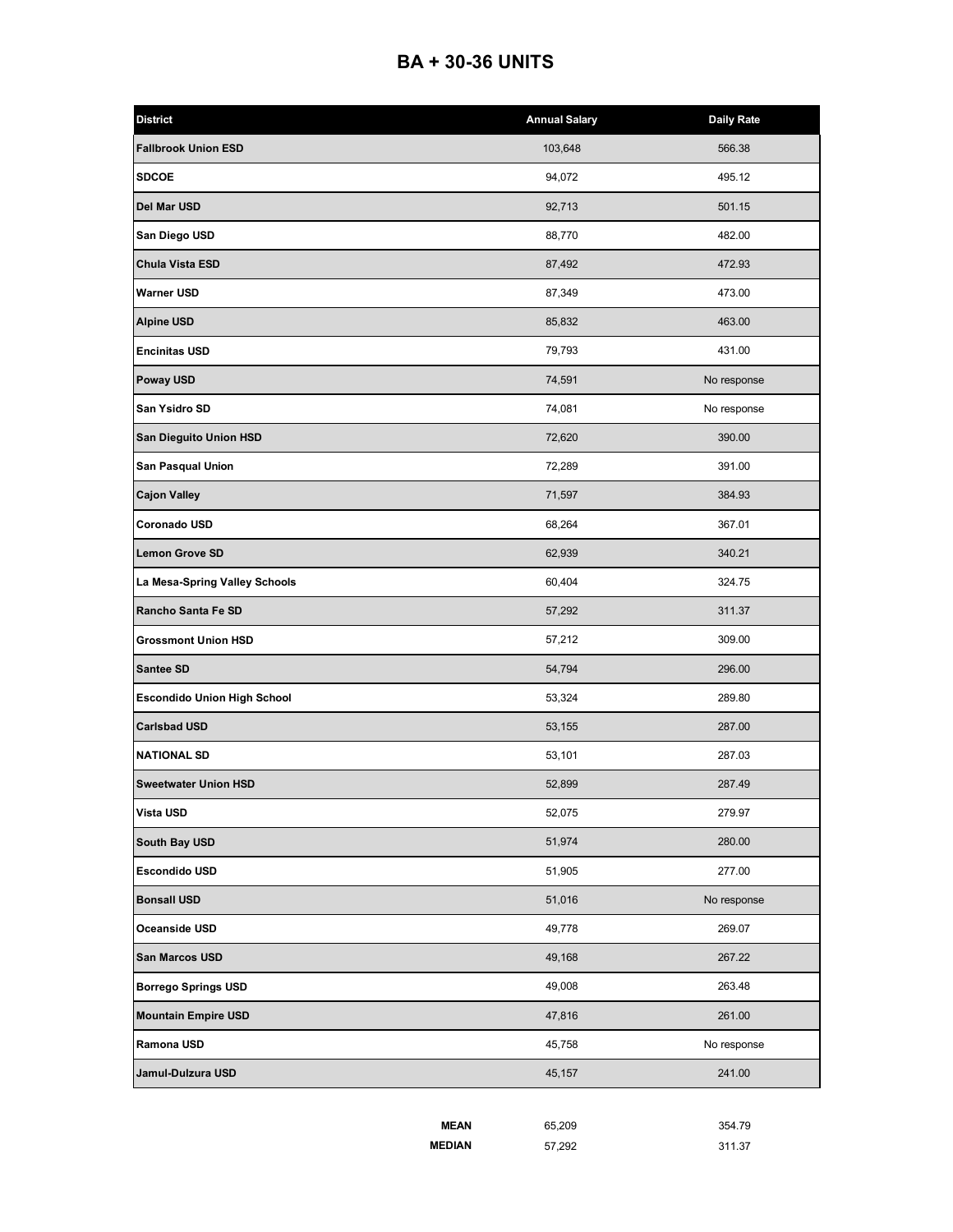| <b>District</b>                    | <b>Annual Salary</b> | <b>Daily Rate</b> |
|------------------------------------|----------------------|-------------------|
| <b>Del Mar USD</b>                 | 114,019              | 616.32            |
| <b>Poway USD</b>                   | 111,933              | No response       |
| <b>Fallbrook Union ESD</b>         | 109,395              | 597.79            |
| <b>Encinitas USD</b>               | 109,142              | 589.00            |
| <b>SDCOE</b>                       | 100,903              | 531.07            |
| <b>Coronado USD</b>                | 99,681               | 535.92            |
| <b>San Ysidro SD</b>               | 96,521               | No response       |
| San Diego USD                      | 94,862               | 516.00            |
| <b>Chula Vista ESD</b>             | 93,783               | 506.94            |
| <b>Cajon Valley</b>                | 93,504               | 502.71            |
| <b>Alpine USD</b>                  | 93,179               | 503.00            |
| <b>Warner USD</b>                  | 92,451               | 500.00            |
| <b>Grossmont Union HSD</b>         | 88,122               | 476.00            |
| <b>San Dieguito Union HSD</b>      | 74,874               | 412.00            |
| <b>Lemon Grove SD</b>              | 63,550               | 343.51            |
| Rancho Santa Fe SD                 | 63,118               | 343.03            |
| La Mesa-Spring Valley Schools      | 60,404               | 324.75            |
| <b>Vista USD</b>                   | 58,212               | 312.97            |
| <b>Escondido USD</b>               | 57,981               | 310.00            |
| Santee SD                          | 57,442               | 310.00            |
| <b>South Bay USD</b>               | 56,864               | 307.00            |
| <b>NATIONAL SD</b>                 | 56,336               | 304.52            |
| <b>Escondido Union High School</b> | 56,226               | 305.57            |
| <b>Sweetwater Union HSD</b>        | 56,045               | 304.59            |
| <b>Carlsbad USD</b>                | 55,445               | 300.00            |
| <b>San Marcos USD</b>              | 55,201               | 300.00            |
| <b>Oceanside USD</b>               | 54,841               | 296.43            |
| <b>Bonsall USD</b>                 | 54,548               | No response       |
| <b>Borrego Springs USD</b>         | 49,820               | 267.85            |
| <b>Mountain Empire USD</b>         | 48,732               | 266.00            |
| Ramona USD                         | 47,630               | No response       |
| Jamul-Dulzura USD                  | 45,157               | 241.00            |
| <b>San Pasqual Union</b>           | 10,244               | 554.00            |
| <b>MEAN</b>                        | 72,126               | 397.28            |
| <b>MEDIAN</b>                      | 60,404               | 333.89            |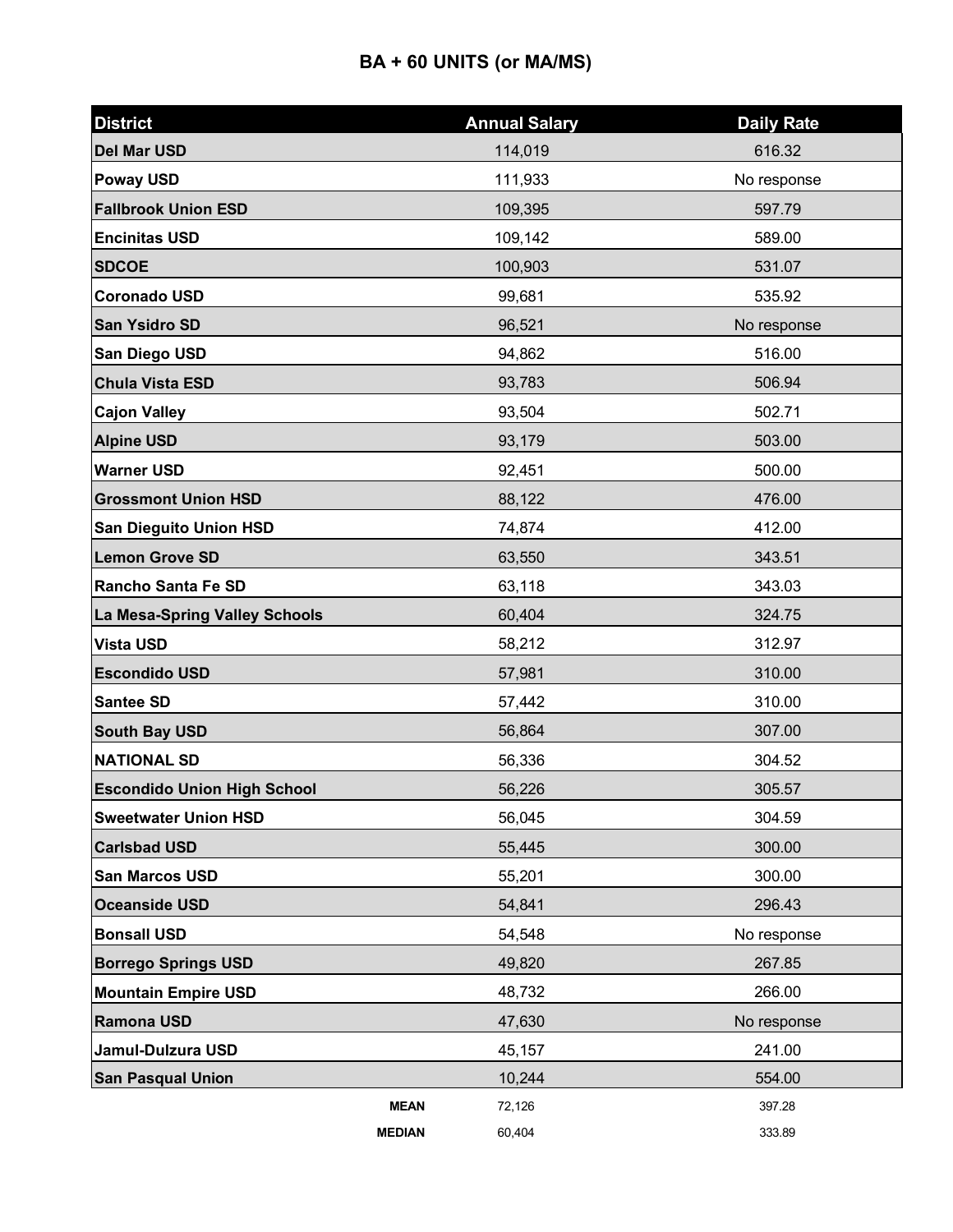### **BA + 90 UNITS or MA/MS + 30 UNITS**

| <b>District</b>                    | <b>Annual Salary</b> | <b>Daily Rate</b> |
|------------------------------------|----------------------|-------------------|
| <b>Del Mar USD</b>                 | 116,519              | 629.83            |
| <b>Cajon Valley</b>                | 114,142              | 613.67            |
| <b>Encinitas USD</b>               | 109,142              | 589.00            |
| <b>Coronado USD</b>                | 107,478              | 577.84            |
| San Diego USD                      | 107,403              | 584.00            |
| <b>SDCOE</b>                       | 106,584              | 560.97            |
| <b>Chula Vista ESD</b>             | 99,575               | 538.24            |
| <b>Alpine USD</b>                  | 97,131               | 525.00            |
| <b>Grossmont Union HSD</b>         | 95,464               | 516.00            |
| <b>Warner USD</b>                  | 95,002               | 514.00            |
| San Ysidro SD                      | 79,260               | No response       |
| San Dieguito Union HSD             | 74,874               | 402.00            |
| <b>Lemon Grove SD</b>              | 66,734               | 360.72            |
| <b>Rancho Santa Fe SD</b>          | 66,031               | 358.86            |
| <b>Sweetwater Union HSD</b>        | 62,337               | 338.79            |
| Santee SD                          | 61,545               | 332.00            |
| <b>Vista USD</b>                   | 61,396               | 330.84            |
| <b>San Marcos USD</b>              | 60,419               | 328.36            |
| La Mesa-Spring Valley Schools      | 60,404               | 324.75            |
| <b>Carlsbad USD</b>                | 60,022               | 324.00            |
| <b>Escondido Union High School</b> | 59,124               | 321.33            |
| <b>NATIONAL SD</b>                 | 59,025               | 313.65            |
| South Bay USD                      | 58,536               | 316.00            |
| <b>Bonsall USD</b>                 | 56,687               | No response       |
| <b>Borrego Springs USD</b>         | 51,040               | 274.41            |
| <b>Mountain Empire USD</b>         | 48,737               | 266.00            |
| Jamul-Dulzura USD                  | 47,460               | 254.00            |

| <b>MEAN</b>   | 77.114 | 419.77 |
|---------------|--------|--------|
| <b>MEDIAN</b> | 66.031 | 358.86 |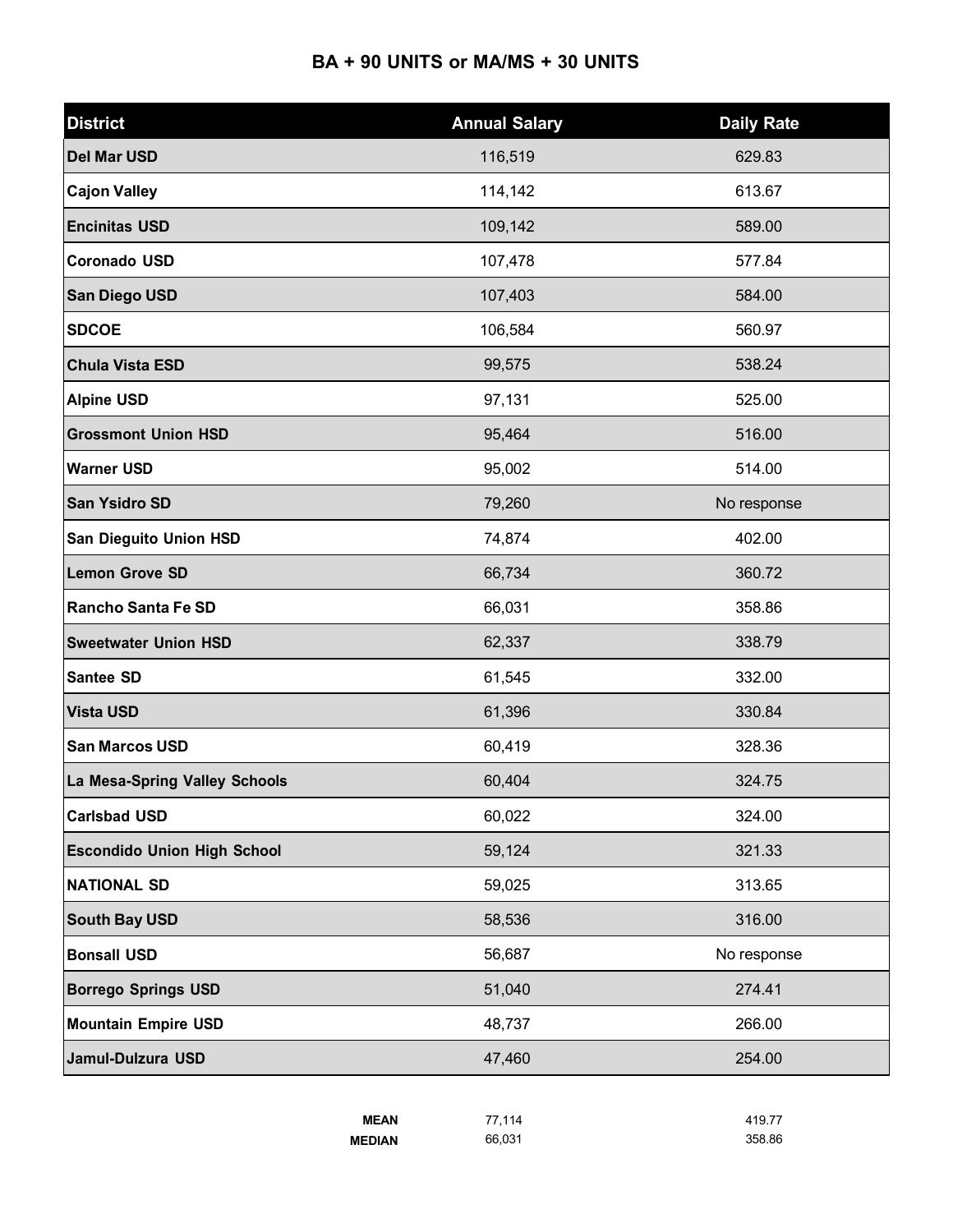## **MA/MS + 45 UNITS OR DOCTORATE**

| <b>District</b>                    |                              | <b>Annual Salary</b> | <b>Daily Rate</b> |
|------------------------------------|------------------------------|----------------------|-------------------|
| <b>Encinitas USD</b>               |                              | 121,065              | 654.00            |
| <b>Del Mar USD</b>                 |                              | 116,519              | 629.83            |
| <b>Cajon Valley</b>                |                              | 115,142              | 619.04            |
| <b>SDCOE</b>                       |                              | 110,067              | 579.30            |
| <b>San Diego USD</b>               |                              | 107,403              | 584.00            |
| <b>Chula Vista ESD</b>             |                              | 105,363              | 569.53            |
| <b>San Ysidro SD</b>               |                              | 102,632              | No response       |
| <b>Alpine USD</b>                  |                              | 101,282              | 547.00            |
| <b>Grossmont Union HSD</b>         |                              | 100,311              | 542.00            |
| <b>Oceanside USD</b>               |                              | 89,494               | 483.75            |
| <b>San Dieguito Union HSD</b>      |                              | 78,912               | 424.00            |
| <b>Lemon Grove SD</b>              |                              | 66,734               | 360.72            |
| <b>Sweetwater Union HSD</b>        |                              | 65,484               | 355.89            |
| <b>Escondido Union High School</b> |                              | 62,023               | 337.08            |
| <b>Santee SD</b>                   |                              | 61,545               | 332.00            |
| <b>San Marcos USD</b>              |                              | 61,519               | 334.34            |
| La Mesa-Spring Valley Schools      |                              | 60,404               | 324.75            |
| <b>Vista USD</b>                   |                              | 60,235               | 323.84            |
| <b>Carlsbad USD</b>                |                              | 60,022               | 324.00            |
| <b>South Bay USD</b>               |                              | 59,707               | 322.00            |
| <b>Bonsall USD</b>                 |                              | 58,569               | No response       |
| <b>NATIONAL SD</b>                 |                              | 54,695               | 295.65            |
| <b>Borrego Springs USD</b>         |                              | 50,478               | 271.39            |
| <b>Mountain Empire USD</b>         |                              | 48,737               | 266.00            |
| Ramona USD                         |                              | 48,726               | No response       |
| Jamul-Dulzura USD                  |                              | 48,660               | 254.00            |
|                                    | <b>MEAN</b><br><b>MEDIAN</b> | 77,528<br>63,754     | 423.22<br>355.89  |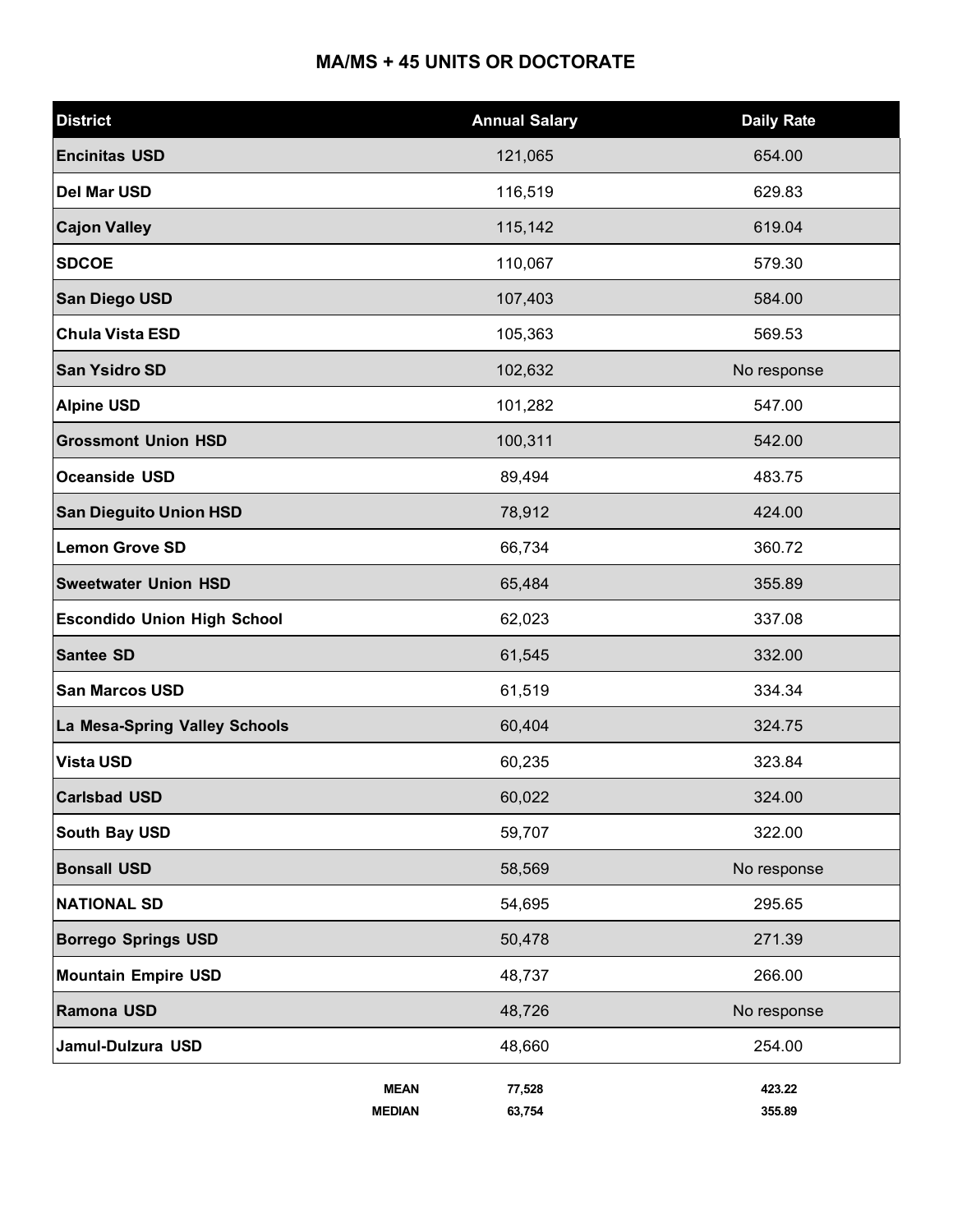### **MAXIMUM ATTAINABLE SALARY FOR NEW TEACHERS**

| <b>District</b>                    | <b>Annual</b><br><b>Salary</b> | <b>Requirements</b>                                                                                                                                                                      |
|------------------------------------|--------------------------------|------------------------------------------------------------------------------------------------------------------------------------------------------------------------------------------|
| <b>Alpine Union SD</b>             | 101,282                        | MA + 36 or Doctorate                                                                                                                                                                     |
| <b>Bonsall USD</b>                 | 100,110                        | 30 years of Service; Master's Degree +30                                                                                                                                                 |
| <b>Borrego Springs USD</b>         | 98,094                         | BA + 72 Units                                                                                                                                                                            |
| <b>Cajon Valley</b>                | 115,142                        | BA + 60 grad units + MA + Doctorate                                                                                                                                                      |
| <b>Cardiff SD</b>                  | 114,858                        | Masters, 75 Units, 25 years                                                                                                                                                              |
| <b>Carlsbad USD</b>                | 115,569                        | credential w/MA or Doctorate or NBC and 27 years                                                                                                                                         |
| <b>Chula Vista ESD</b>             | 105,363                        | BA + 60 Units + MA/MS 23 years                                                                                                                                                           |
| <b>Coronado USD</b>                | 107,478                        | $BA + 75$ with MA                                                                                                                                                                        |
| <b>Del Mar Union SD</b>            | 116,519                        | MA & BCLAD, 60 Units, 28 Years                                                                                                                                                           |
| <b>Encinitas Union SD</b>          | 121,065                        | Masters, 75+, 25 years of service                                                                                                                                                        |
| <b>Escondido Union High School</b> | 110,683                        | Masters plus 80                                                                                                                                                                          |
| <b>Escondido Union SD</b>          | 108,650                        | BA+60 or MA+15                                                                                                                                                                           |
| <b>Fallbrook Union ESD</b>         | 115,145                        | BA Plus 84 w/MA                                                                                                                                                                          |
| <b>Grossmont Union HSD</b>         | 107,581                        | A 5 year credential with a master's degree and/or Ph.D                                                                                                                                   |
| <b>Jamul-Dulzura Union SD</b>      | 93,418                         | BA+75 and MA                                                                                                                                                                             |
| La Mesa-Spring Valley Schools      | 112,461                        | $BA + 75$ w/ MA or MA + 30 with 24 years of service                                                                                                                                      |
| <b>Lemon Grove SD</b>              | 114,914                        | BA + 90 or MA + 30                                                                                                                                                                       |
| <b>Mountain Empire USD</b>         | 93,474                         | $BA+90$ or MA+45 and 20 yrs                                                                                                                                                              |
| <b>NATIONAL SD</b>                 | 75,155                         | Yes                                                                                                                                                                                      |
| <b>Oceanside USD</b>               | 107,875                        | BA plus 60 units, step 22                                                                                                                                                                |
| <b>Poway USD</b>                   | 111,933                        | BA plus 60 units including an MA (25 years of service)                                                                                                                                   |
| <b>Ramona USD</b>                  | 101,963                        | Doctorate, 30+ years                                                                                                                                                                     |
| <b>Rancho Santa Fe SD</b>          | 117,497                        | MA+30                                                                                                                                                                                    |
| <b>SDCOE</b>                       | 110,067                        | $BA + 90$ units; MA + 45 units; or BA + PhD AND 12 years                                                                                                                                 |
| <b>San Diego USD</b>               | 107,403                        | BA w/90 semester upper division/grad units OR MA w/84<br>upper division/grad semester units OR DR                                                                                        |
| <b>San Dieguito Union HSD</b>      | 132,169                        | BA + MA + 75 semester units, completion of 29th year of<br>service to the district                                                                                                       |
| <b>San Marcos USD</b>              | 112,333                        | 27 years of service with Masters and Doctorate                                                                                                                                           |
| <b>San Pasqual Union</b>           | 105,517                        | B.A. +75 including M.A or PhD.                                                                                                                                                           |
| <b>San Ysidro SD</b>               | 102,632                        | Valid California credential - BA degree; no years of service                                                                                                                             |
| <b>Santee SD</b>                   | 111,235                        | BA +75 w/MA or MA +30                                                                                                                                                                    |
| <b>South Bay Union SD</b>          | 110,446                        | $BA + 85$ (21 years of service                                                                                                                                                           |
| <b>Sweetwater Union HSD</b>        | 104,592                        | 26 years; Masters' Degree plus 45 semester units<br>subsequent to Masters' Degree; or Masters' Degree with 90<br>semester units subsequent to Bachelors' Degree; or earned<br>Doctorate. |
| <b>Vista USD</b>                   | 109,148                        | Step 30, BA + 90 or BA + 75 with Masters                                                                                                                                                 |
| <b>Warner USD</b>                  | 95,002                         | BA + 75 units, 24 steps                                                                                                                                                                  |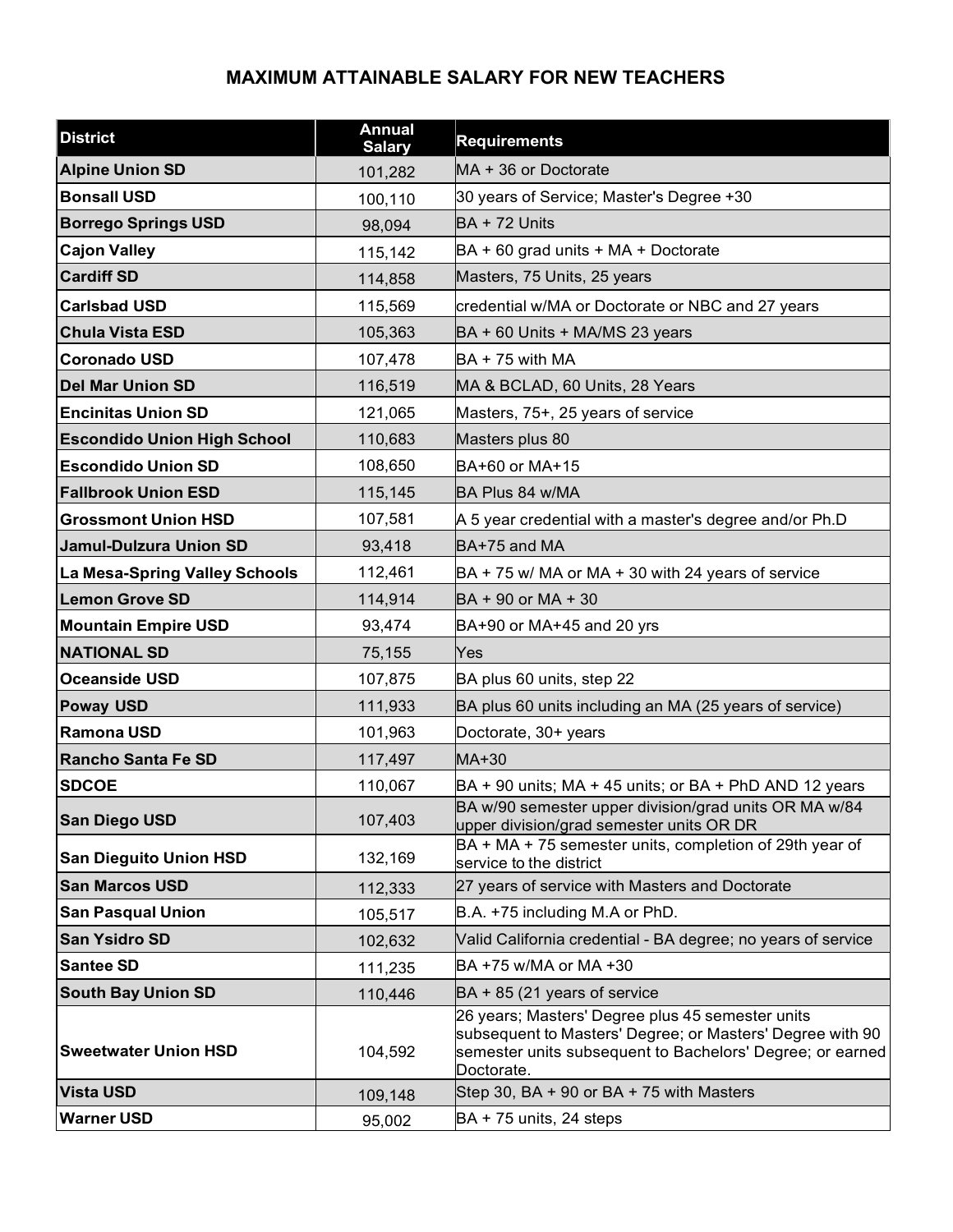### **CONTRACT DAYS - MAXIMUM ENTRY STEPS**

| <b>District</b>                    | <b>Contract Days</b><br>per Year | <b>Hours per</b><br><b>Day</b> | <b>Max Entry Step for New</b><br><b>Teachers</b> |
|------------------------------------|----------------------------------|--------------------------------|--------------------------------------------------|
| <b>Alpine USD</b>                  | 185                              | 7.5                            | 15                                               |
| <b>Bonsall USD</b>                 | 183                              | 7.5                            | No response                                      |
| <b>Borrego Springs USD</b>         | 186                              | 6.5                            | 10                                               |
| <b>Cajon Valley</b>                | 186                              | $\overline{7}$                 | 11                                               |
| <b>Cardiff SD</b>                  | 185                              | 7.5                            | $6\phantom{1}$                                   |
| <b>Carlsbad USD</b>                | 185                              | 7.5                            | 11                                               |
| <b>Chula Vista ESD</b>             | 185                              | $\overline{7}$                 | 6                                                |
| <b>Coronado USD</b>                | 186                              | 7.58                           | 11                                               |
| <b>Del Mar USD</b>                 | 185                              | 7                              | No response                                      |
| <b>Encinitas USD</b>               | 185                              | 7.5                            | $\overline{7}$                                   |
| <b>Escondido Union High School</b> | 184                              | 7.5                            | 11                                               |
| <b>Escondido USD</b>               | 187                              | 8                              | 11                                               |
| <b>Fallbrook Union ESD</b>         | 183                              | $\overline{7}$                 | 10                                               |
| <b>Grossmont Union HSD</b>         | 185                              | 5                              | 26                                               |
| Jamul-Dulzura USD                  | 187                              | 7.5                            | 44056                                            |
| La Mesa-Spring Valley Schools      | 186                              | $\overline{7}$                 | 25                                               |
| <b>Lemon Grove SD</b>              | 185                              | 7.5                            | 13                                               |
| <b>Mountain Empire USD</b>         | 183                              | 7.42                           | 20                                               |
| <b>NATIONAL SD</b>                 | 185                              | 6.58                           | 26                                               |
| <b>Oceanside USD</b>               | 185                              | 7.5                            | 22                                               |
| <b>Poway USD</b>                   | 186                              | $\overline{7}$                 | 10                                               |
| <b>Ramona USD</b>                  | 185                              | 7                              | 30                                               |
| Rancho Santa Fe SD                 | 184                              | $\bf 8$                        | 5                                                |
| <b>SDCOE</b>                       | 190                              | 6.75                           | 8                                                |
| San Diego USD                      | 184                              | 8                              | 17                                               |
| <b>San Dieguito Union HSD</b>      | 186                              | 6.25                           | $\mathsf 3$                                      |
| <b>San Marcos USD</b>              | 184                              | 7.5                            | 11                                               |
| <b>San Pasqual Union</b>           | 185                              | 7.5                            | 10                                               |
| <b>San Ysidro SD</b>               | 186                              | 6.5                            | 25                                               |
| <b>Santee SD</b>                   | 185                              | 6.5                            | No response                                      |
| <b>South Bay USD</b>               | 185                              | $\overline{7}$                 | 6                                                |
| <b>Sweetwater Union HSD</b>        | 184                              | 6.75                           | 26                                               |
| <b>Vista USD</b>                   | 186                              | 7.5                            | 11                                               |
| <b>Warner USD</b>                  | 185                              | 6.5                            | $\,6\,$                                          |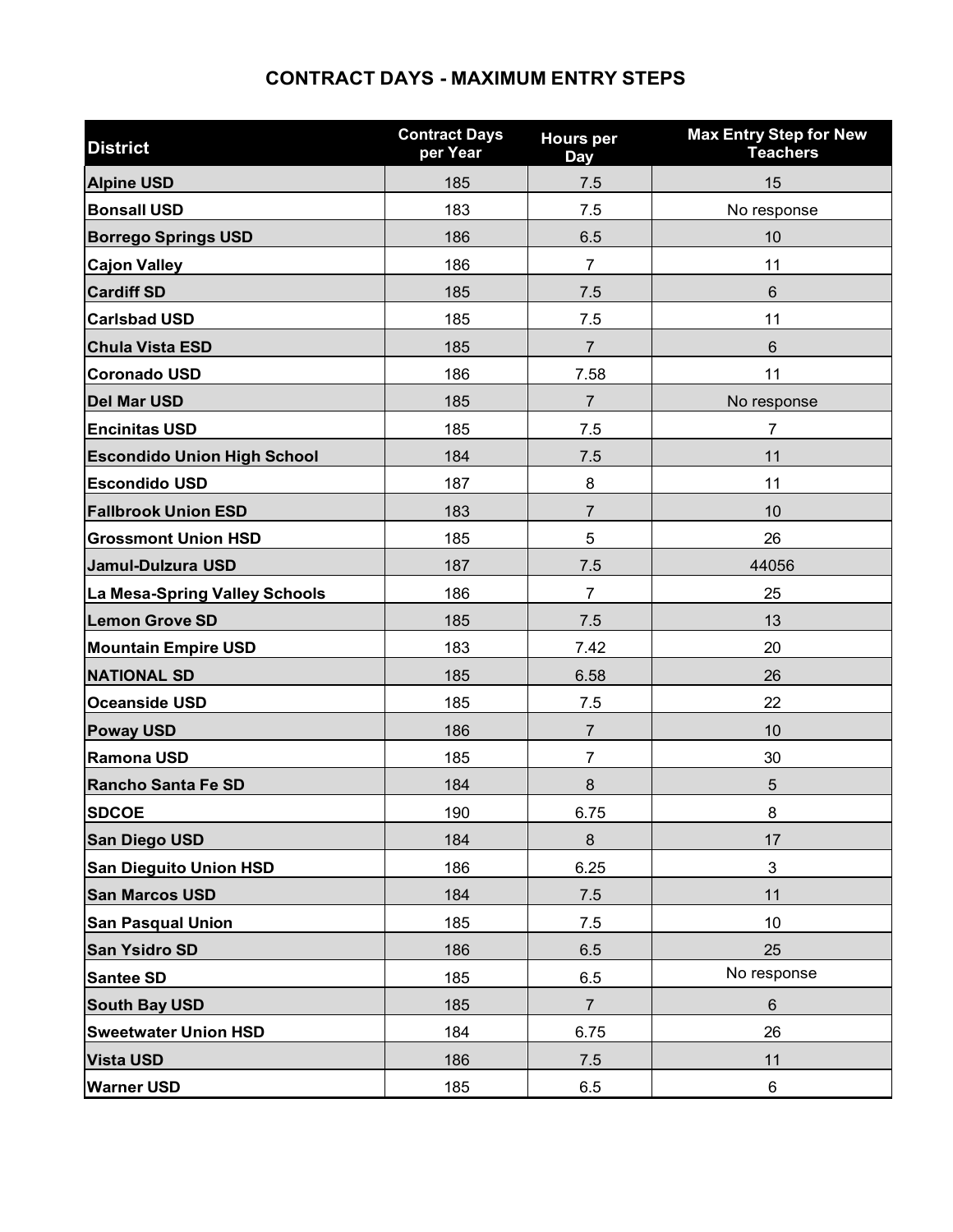#### **LONGEVITY**

| <b>District</b>               | <b>Increment</b>                                               | <b>Increment</b>                          | Increment 3                               | Increment 4                               |
|-------------------------------|----------------------------------------------------------------|-------------------------------------------|-------------------------------------------|-------------------------------------------|
| <b>Mountain Empire USD</b>    | \$3000 Annual, 25 years of<br>service                          | \$6000 Annual, 30 years of<br>service     |                                           |                                           |
| <b>NATIONAL SD</b>            | LONGEVITIES ARE BUILT<br><b>INTO</b><br><b>SALARY SCHEDULE</b> |                                           |                                           |                                           |
| <b>San Diego USD</b>          | \$2600 annual, Teacher longevity<br>for 6+ years on Step 17    |                                           |                                           |                                           |
| <b>San Dieguito Union HSD</b> | Built into salary schedule                                     |                                           |                                           |                                           |
| <b>SDCOE</b>                  | 4% of Class IV, Step 13<br>After 15 years                      | 4% of Class IV, Step 13<br>After 18 years | 4% of Class IV, Step 13<br>After 21 years | 4% of Class IV, Step 13<br>After 24 years |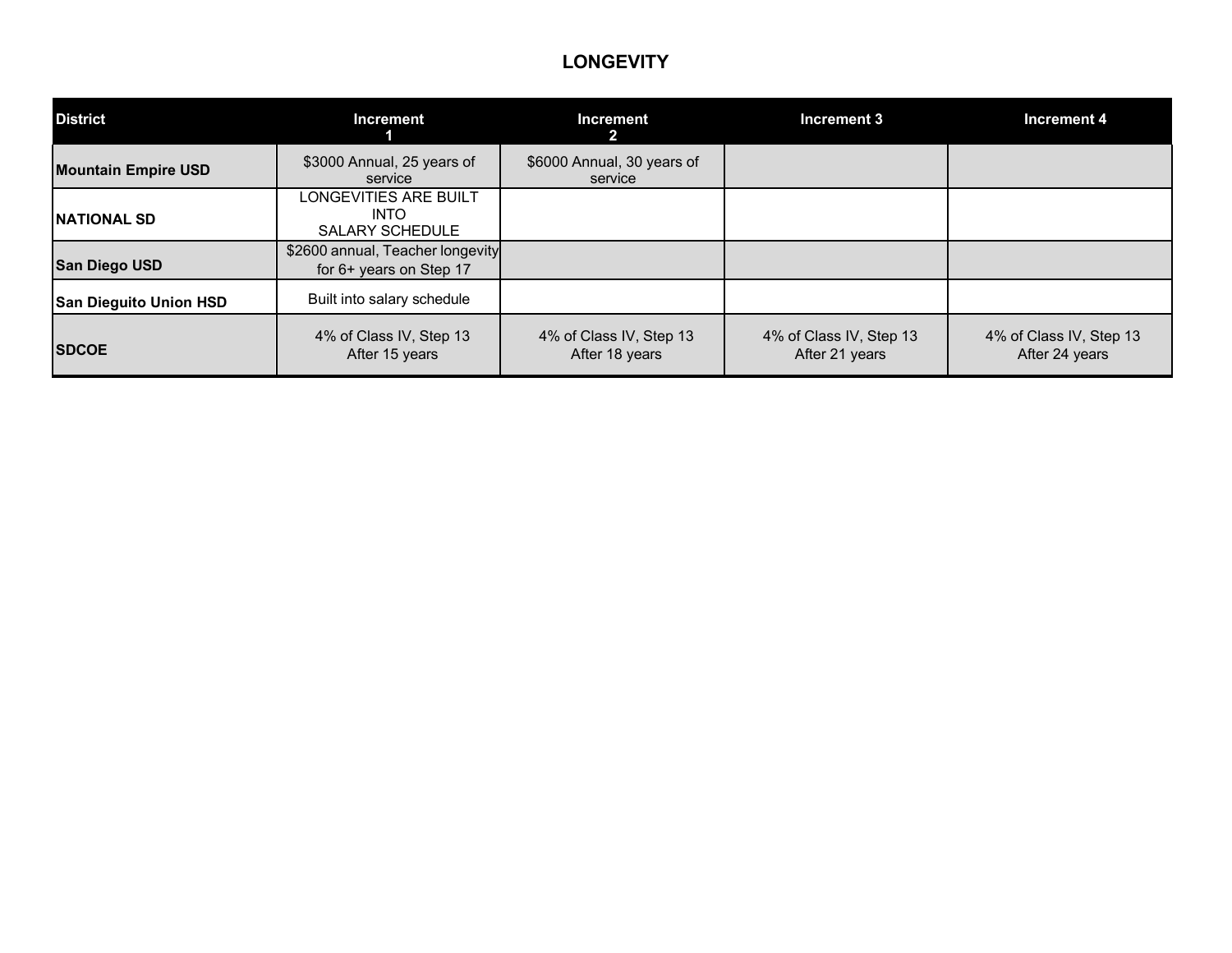## **DEGREES / PROFESSIONAL CERTIFICATIONS / RECOGNITION**

| <b>District</b>                              | <b>Degrees/Training/Credential</b>                                                                                                                                                                                                                                                                                                                                                      |
|----------------------------------------------|-----------------------------------------------------------------------------------------------------------------------------------------------------------------------------------------------------------------------------------------------------------------------------------------------------------------------------------------------------------------------------------------|
| <b>Alpine Union SD</b>                       | Single Subject/Supplementary Authorization Incentive \$1,000 annual; Special Education and<br>Dual Immersion Teachers Stipend \$1,000 annual; Lead Teacher \$300 annual; TOSA \$3,000<br>annual                                                                                                                                                                                         |
| <b>Bonsall USD</b>                           | Nurse \$9,000 annual; ELD Coordinator \$9,000; Speech Language Pathologist \$9,000; Autism<br>Specialist \$9,000                                                                                                                                                                                                                                                                        |
| <b>Cajon Valley</b>                          | Admin Designee Stipend - \$300 per year 6/5th Assignments - 20% daily rate each day; 6th<br>Grade Camp - \$100/night; Safety Patrol - \$1,000/year; Additional time (w/out Students) -<br>\$35.76/hour; Additional time (w/Students) - \$37.72/hour                                                                                                                                     |
| <b>Chula Vista ESD</b>                       | Special Education \$1000 annual; Induction Support Provider \$1000 per person annual                                                                                                                                                                                                                                                                                                    |
| <b>Coronado USD</b>                          | National Board Certification \$2,000 annual; School Psychologists 9% of base salary; School<br>Nurse 9% of base salary; SLP 9% of base salary                                                                                                                                                                                                                                           |
| <b>Del Mar Union SD</b>                      | BCLAD \$2500 annual                                                                                                                                                                                                                                                                                                                                                                     |
| <b>Encinitas Union SD</b>                    | NBCT \$1000; BCBA \$1000; CLAD \$500; BCLAD \$1000; Hard to fill, Psych, SLP, ABS 10%                                                                                                                                                                                                                                                                                                   |
| <b>Escondido Union High</b><br><b>School</b> | Special Ed Stipend \$1500 upon hire and \$1500 every 5 years thereafter; Counselor Stipend<br>\$978 per counseling period; Special Ed added authorization \$250 one time stipend; Additional<br>credential in high demand area (if requested by the District) \$250 one time stipend; Designated<br>Subjects Vocational Ed or CTE Credential \$1230 annually (equal to Masters stipend) |
| <b>Escondido Union SD</b>                    | National Board Certification \$1500 annual; Special Education Stipend \$1200 annual                                                                                                                                                                                                                                                                                                     |
| <b>Fallbrook Union ESD</b>                   | Board Certified Behavior Analyst; Nationally Certified School Psychologist                                                                                                                                                                                                                                                                                                              |
| La Mesa-Spring Valley<br><b>Schools</b>      | Teacher Additional Duties \$1236.24 annual; Department Chair \$100 annual; Health & Safety<br>\$847.09 annual; Site Tech \$847.09 annual; Testing \$700 annual                                                                                                                                                                                                                          |
| <b>Lemon Grove SD</b>                        | National Board Certification \$850/year; Special Teacher (SpEd) \$550/year                                                                                                                                                                                                                                                                                                              |
| <b>Mountain Empire USD</b>                   | BCLAD \$500 annual; National Board Certification \$500 annual; Medical Support \$500 annual;<br>Elementary Combo Class \$1000 annual                                                                                                                                                                                                                                                    |
| <b>NATIONAL SD</b>                           | NATIONAL BOARD CERTIFICATION STIPEND \$1000 PER SCHOOL YEARCHOOL YEAR;<br>SP.ED. TEACHERS STIPEND \$2,500 PER SCHOOL YEAR; TECHNOLOGY LIAISON<br>STIPEND \$1000 PER SCHOOL YEAR; PAR COUNCIL MEMBER STIPEND \$1000 PER<br>SCHOOL YEAR; BILINGUAL WITH SET OR DUAL IMMERSION STIPEND \$1000                                                                                              |
| <b>Oceanside USD</b>                         | National Board 6% base salary for 10 years Psychologist 15% above teacher schedule, longer<br>work year; Board Certified Behavior Analyst Certification 6% base salary Speech Pathologist<br>10% above teacher schedule; Department Chairs 4-8% of base salary Counselors 5% above<br>teacher schedule, longer work year; Head Teacher \$672; Class size caps payment varies            |
| <b>Poway USD</b>                             | National Board \$1000 annual                                                                                                                                                                                                                                                                                                                                                            |
| <b>Ramona USD</b>                            | Bilingual/BCLAD \$7500 Signing Bonus for Science, Math, Special Education and Speech-<br>Language                                                                                                                                                                                                                                                                                       |
| <b>SDCOE</b>                                 | Education Specialist Degree \$2018.04 annually; Remote Site \$2825.28 annually; Head Teacher<br>\$4439.76 annually; PAR Council \$4,350 annually                                                                                                                                                                                                                                        |
| <b>San Dieguito Union HSD</b>                | SCHOOL IMPROVEMENT COMMITTEE \$1129                                                                                                                                                                                                                                                                                                                                                     |
| <b>San Pasqual Union</b>                     | BLCAD - 1400 \$1000 annual; ASSOCIATED STUDENT BODY ADVISOR \$1000 annual;<br>TEACHER INDUCTION MENTOR \$1000 annual PER SUPPORT TEACHER                                                                                                                                                                                                                                                |
| San Ysidro SD                                | BCLAD; CLAD - \$500; SPED - \$1000                                                                                                                                                                                                                                                                                                                                                      |
| <b>South Bay Union SD</b>                    | \$1000 National Board Certification \$500; GATE \$350                                                                                                                                                                                                                                                                                                                                   |
| <b>Vista USD</b>                             | \$2000 Recruitment Incentive Special Education (21-22 Only)                                                                                                                                                                                                                                                                                                                             |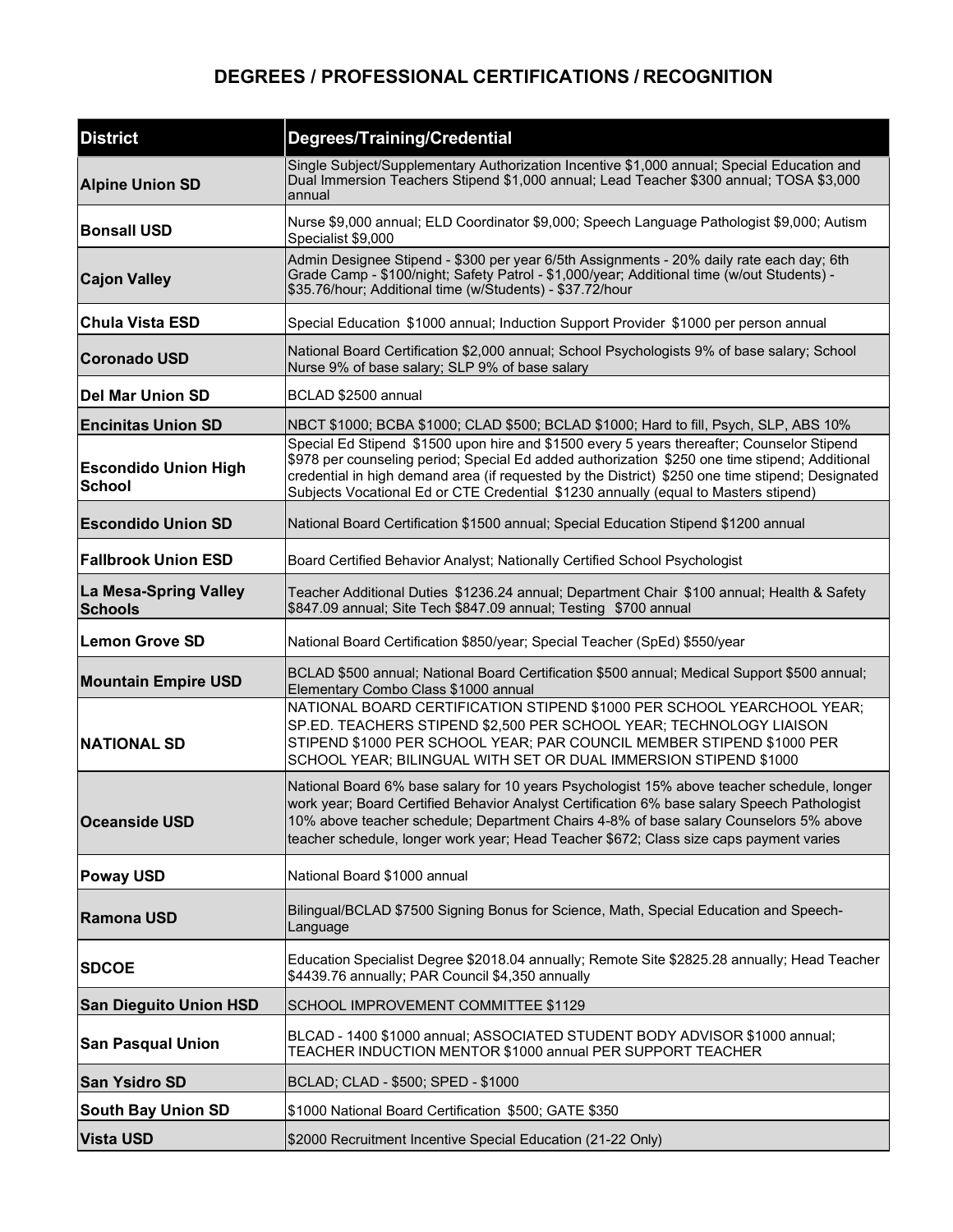## **EARLY CHILDHOOD EDUCATION / PRESCHOOL TEACHERS**

| <b>District</b>                  | Days per<br>Year | <b>Hours per</b><br>Day | <b>Minimum Annual Salary</b> | <b>Maximum Annual</b><br><b>Salary</b> |
|----------------------------------|------------------|-------------------------|------------------------------|----------------------------------------|
| <b>Cajon Valley</b>              | 186              | $\overline{7}$          | 35,827                       | 57,763                                 |
| La Mesa-Spring Valley<br>Schools | 200              | 4.5                     | 22,073                       | 52,038                                 |
| Alpine USD <sup>*</sup>          | 185              | 7.5                     | 49,232                       | 101,282                                |
| Bonsall USD <sup>*</sup>         | 183              | 7.5                     | 51,016                       | 100,110                                |
| Borrego Springs USD <sup>*</sup> | 186              | $\sqrt{5}$              | 18,870                       | 30,997                                 |
| Chula Vista ESD                  | 185              | 7/8                     | 30,216.05 / 34,530.25        | 43,595.25 / 49,822.35                  |
| Del Mar USD <sup>*</sup>         | 188              | $\bf 8$                 | 30,468                       | 49,306                                 |
| Encinitas USD <sup>*</sup>       | 185              | 7.5                     | 45,858                       | 121,065                                |
| Escondido USD <sup>*</sup>       | 185              | $\bf 8$                 | 32,563                       | 46,188                                 |
| <b>Fallbrook Union ESD</b>       | 238              | 8                       | 41,393                       | 55,311                                 |
| Lemon Grove SD                   | 185              | 7.5                     | 30,717                       | 54,252                                 |
| <b>NATIONAL SD</b>               | 181              | 6                       | 3775111                      | 4149885                                |
| Oceanside USD                    | 185              | 7.5                     | 33,776                       | 56,759                                 |
| Poway USD                        | 186/222          | $\overline{7}$          | 45,170                       | 61,879                                 |
| <b>SDCOE</b>                     | 184              | 7.5                     | 30,160                       | 44,329                                 |
| San Diego USD                    | 228              | 8                       | 37,454                       | 61,383                                 |
| <b>San Marcos USD</b>            | 184              | 7.5                     | 43,129                       | 112,333                                |
| San Ysidro SD                    | 186              | $3.5 - 6.5$             | 29,916                       | 49,226                                 |
| Santee SD                        | 185              | 6.5                     | 34,193                       | 40,179                                 |
| South Bay USD                    | 185              | $\overline{7}$          | 30,370                       | 45,776                                 |
| <b>Warner USD</b>                | 200              | 8                       | 32,780                       | 47,040                                 |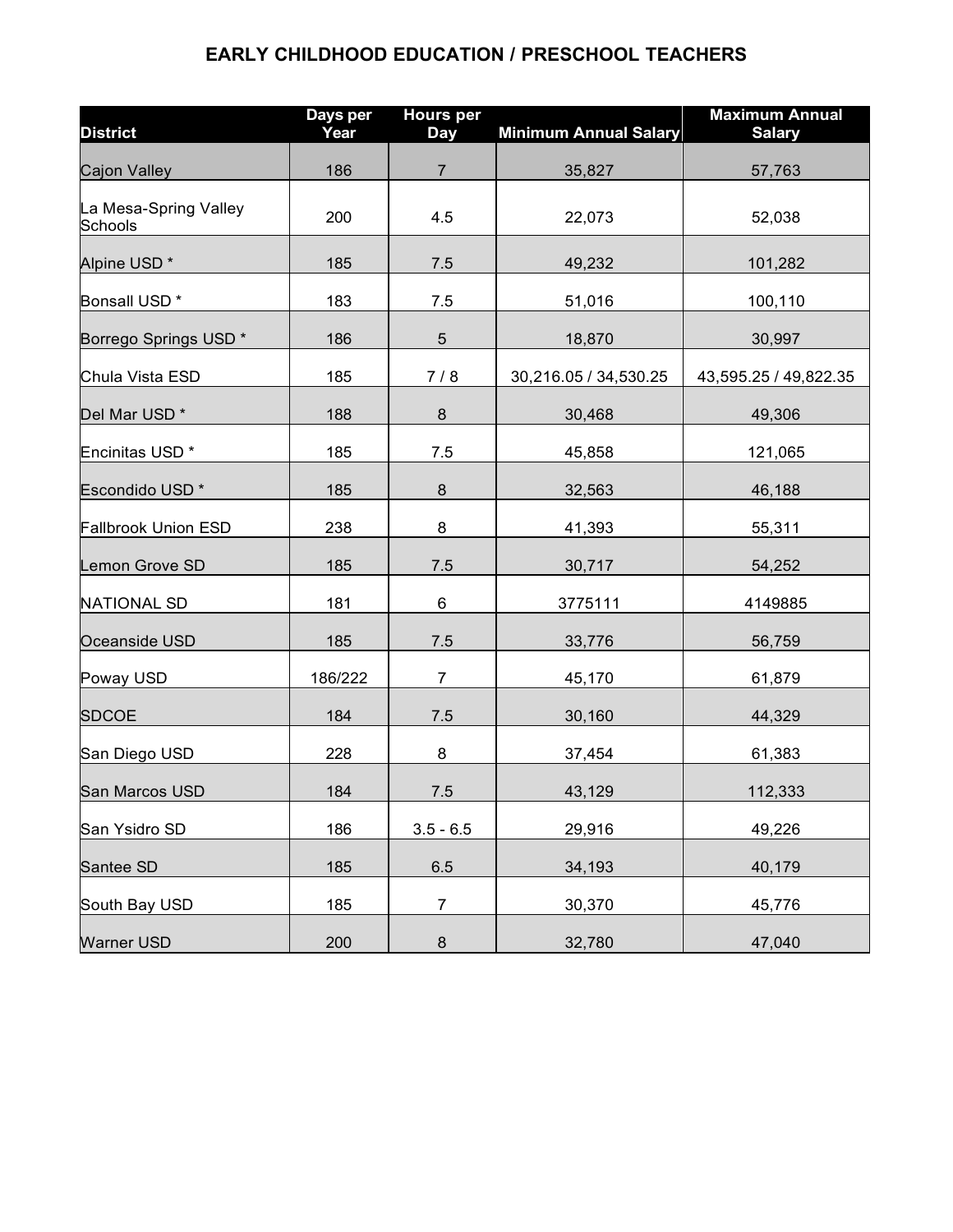## **MILITARY SCIENCE - JROTC/ROTC**

| <b>District</b>                    | <b>Rate</b>                                                                                                                                                                                                                                                                                                                                      |
|------------------------------------|--------------------------------------------------------------------------------------------------------------------------------------------------------------------------------------------------------------------------------------------------------------------------------------------------------------------------------------------------|
| <b>Escondido Union High School</b> | 60,539, 202 days                                                                                                                                                                                                                                                                                                                                 |
| Coronado USD                       | 47,981, 186 days                                                                                                                                                                                                                                                                                                                                 |
| <b>Grossmont Union HSD</b>         | 54,180, 195 days                                                                                                                                                                                                                                                                                                                                 |
| <b>Oceanside USD</b>               | No schedule based on MIP                                                                                                                                                                                                                                                                                                                         |
| <b>Poway USD</b>                   | 244 days                                                                                                                                                                                                                                                                                                                                         |
| lRamona USD                        | 260 days                                                                                                                                                                                                                                                                                                                                         |
| <b>San Diego USD</b>               | 47,646, 184 days                                                                                                                                                                                                                                                                                                                                 |
| <b>San Marcos USD</b>              | 43,129, 184 days                                                                                                                                                                                                                                                                                                                                 |
| <b>Sweetwater Union HSD</b>        | All ROTC Instructors shall be paid at the rate designated at the "minimum instructor pay" by their<br>respective branch of the military. Per the Agreement between the military and the District, the<br>District shall pay fifty percent (50%) of the salary and fifty percent (50%) shall be paid by the<br>respective branch of the military. |
| <b>Vista USD</b>                   | 52,075, 186 days                                                                                                                                                                                                                                                                                                                                 |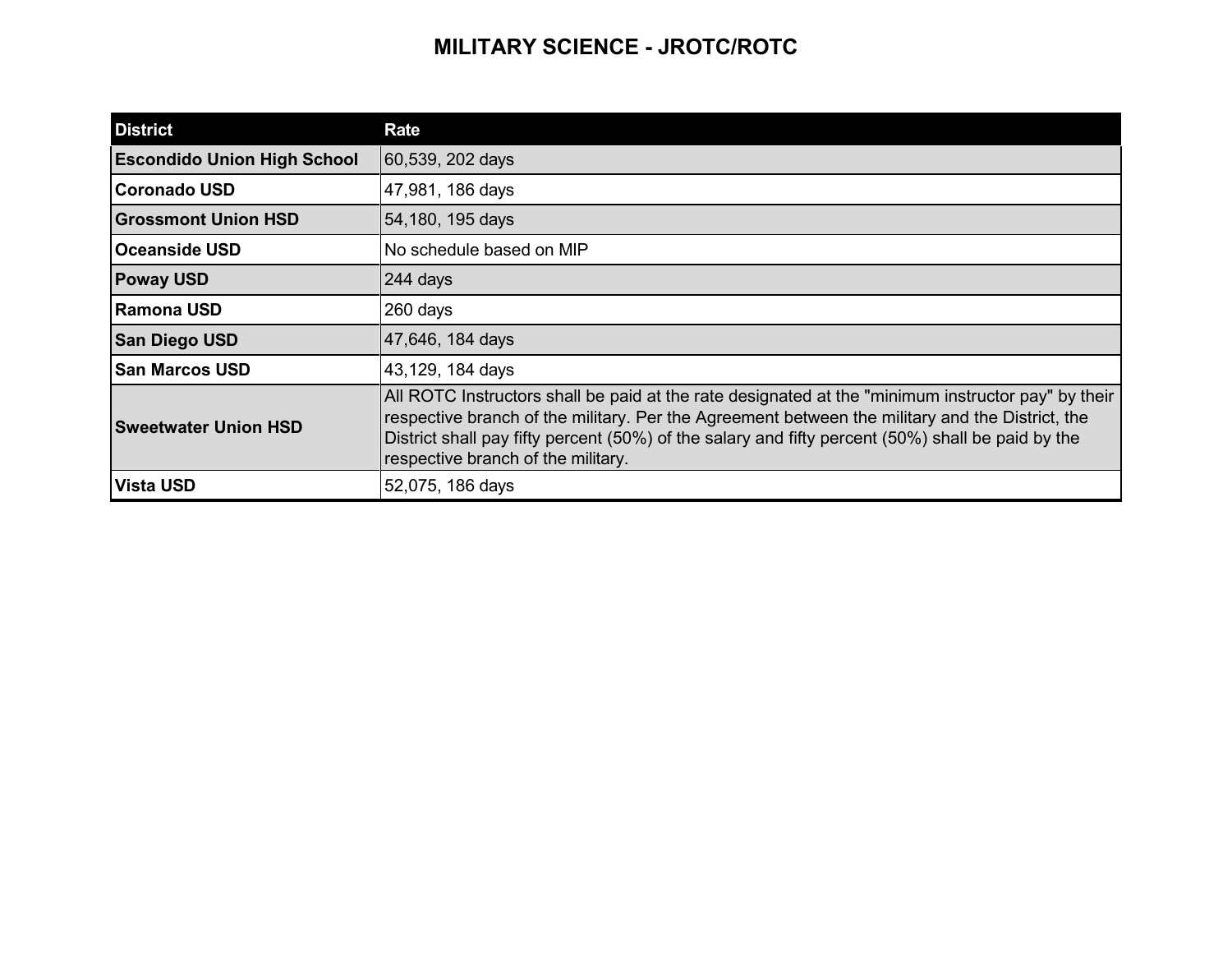#### **SUBSTITUTE TEACHERS**

#### **GENERAL EDUCATION**

| <b>District</b>                    | <b>Daily Rate</b>                                                                                                      | <b>Long-Term Daily Rate</b>                                                                                            |  |
|------------------------------------|------------------------------------------------------------------------------------------------------------------------|------------------------------------------------------------------------------------------------------------------------|--|
| <b>Alpine USD</b>                  | 200                                                                                                                    | 240                                                                                                                    |  |
| <b>Bonsall USD</b>                 | 175                                                                                                                    | 210                                                                                                                    |  |
| <b>Borrego Springs USD</b>         | 175                                                                                                                    | 200                                                                                                                    |  |
| <b>Cajon Valley</b>                | 145 - 190                                                                                                              | 190 - 210                                                                                                              |  |
| <b>Cardiff SD</b>                  | 180                                                                                                                    | 195                                                                                                                    |  |
| <b>Carlsbad USD</b>                | 250                                                                                                                    | 280                                                                                                                    |  |
| <b>Chula Vista ESD</b>             | 200                                                                                                                    | 283                                                                                                                    |  |
| <b>Coronado USD</b>                | 220                                                                                                                    | 225                                                                                                                    |  |
| <b>Del Mar USD</b>                 | 180                                                                                                                    | 195                                                                                                                    |  |
| <b>Encinitas USD</b>               | 180                                                                                                                    | 195                                                                                                                    |  |
| <b>Escondido Union High School</b> | 180                                                                                                                    | 200                                                                                                                    |  |
| <b>Escondido USD</b>               | 165                                                                                                                    | 200                                                                                                                    |  |
| <b>Fallbrook Union ESD</b>         | 180 to 200                                                                                                             | 180 to 200                                                                                                             |  |
| <b>Grossmont Union HSD</b>         | 180                                                                                                                    | 190 (after 10 consecutive days)<br>205 (after 30 consecutive days)                                                     |  |
| Jamul-Dulzura USD                  | 175                                                                                                                    | 200                                                                                                                    |  |
| La Mesa-Spring Valley Schools      | 200                                                                                                                    | 250                                                                                                                    |  |
| <b>Lemon Grove SD</b>              | 240                                                                                                                    | 240                                                                                                                    |  |
| <b>Mountain Empire USD</b>         | 150                                                                                                                    | 160                                                                                                                    |  |
| <b>NATIONAL SD</b>                 | 18500                                                                                                                  | 19500                                                                                                                  |  |
| <b>Oceanside USD</b>               | 185                                                                                                                    | 185                                                                                                                    |  |
| <b>Poway USD</b>                   | 180                                                                                                                    | 200                                                                                                                    |  |
| <b>Ramona USD</b>                  | 200                                                                                                                    | 225                                                                                                                    |  |
| <b>Rancho Santa Fe SD</b>          | 180                                                                                                                    | 195                                                                                                                    |  |
| San Diego USD                      | Level 1: 173.36 ; Level 2: 183.55                                                                                      | 193.73                                                                                                                 |  |
| <b>San Dieguito Union HSD</b>      | 250 (temp COVID rate)                                                                                                  | 280 (temp COVID rate)                                                                                                  |  |
| San Marcos USD                     | 165                                                                                                                    | 180                                                                                                                    |  |
| <b>San Pasqual Union</b>           | 150                                                                                                                    | 165                                                                                                                    |  |
| San Ysidro SD                      | 225 (285 effective 1/20/2022)                                                                                          | 230 (295 effective 1/20/2022)                                                                                          |  |
| <b>Santee SD</b>                   | 120<br>130                                                                                                             |                                                                                                                        |  |
| <b>SDCOE</b>                       | 200<br>215                                                                                                             |                                                                                                                        |  |
| South Bay USD                      | 280 (COVID) 125 REG                                                                                                    | 280 (COVID) 125 REG                                                                                                    |  |
| <b>Sweetwater Union HSD</b>        | 240 (6 Periods w/o Prep;<br>Certificated Substitute Pay Rate<br>Increase for the Period of<br>1/1/2022 thru 6/30/2022) | 250 (6 Periods w/o Prep;<br>Certificated Substitute Pay Rate<br>Increase for the Period of<br>1/1/2022 thru 6/30/2022) |  |
| <b>Vista USD</b>                   | 200 (21-22 only)                                                                                                       | 200 (21-22 only)                                                                                                       |  |
| <b>Warner USD</b>                  | 190                                                                                                                    | 190                                                                                                                    |  |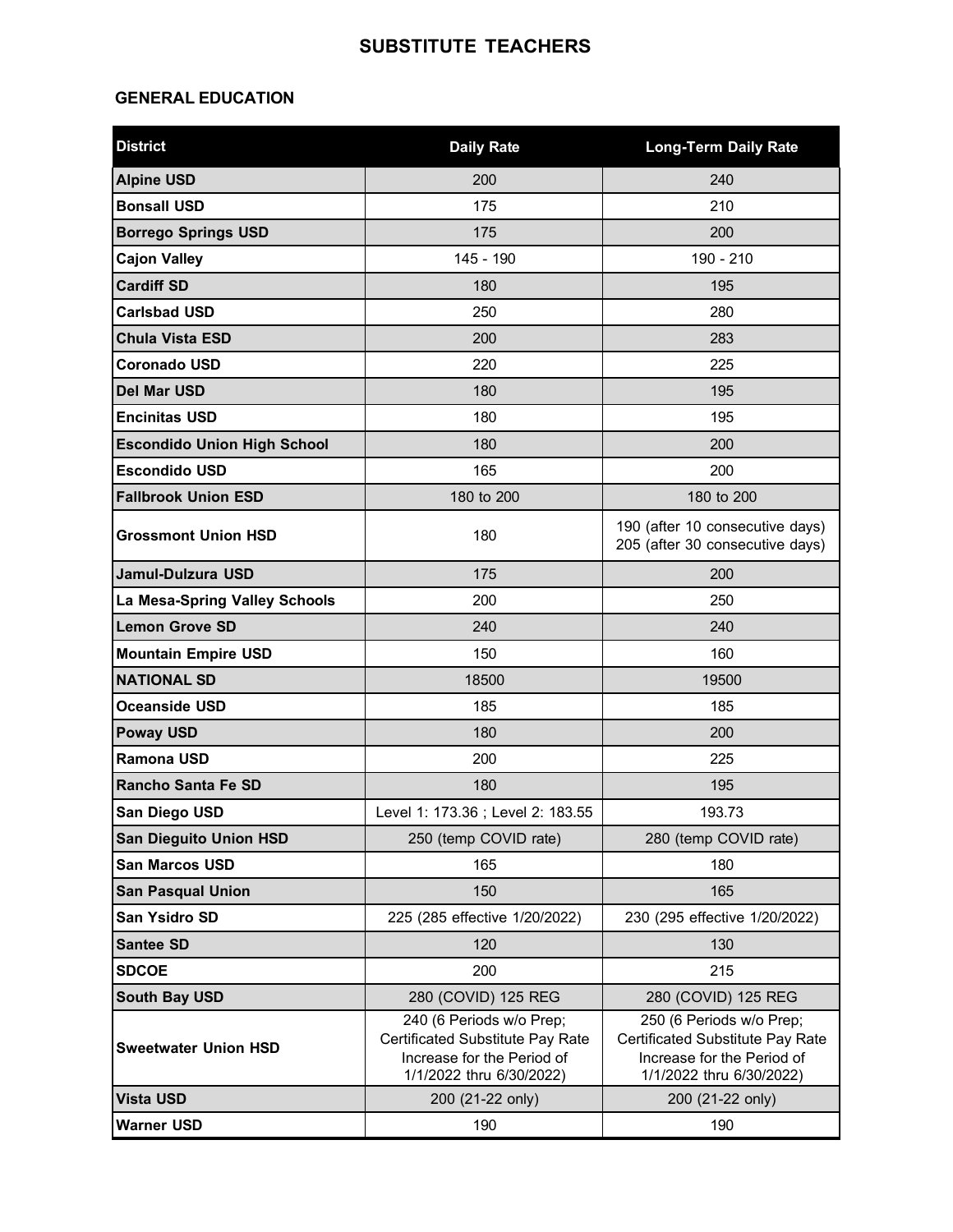# **SUBSTITUTE TEACHERS (continued)**

#### **SPECIAL EDUCATION**

| <b>District</b>                    | <b>Daily Rate</b>                                                                                                      | <b>Long-Term Daily Rate</b>                                                                                            |  |  |
|------------------------------------|------------------------------------------------------------------------------------------------------------------------|------------------------------------------------------------------------------------------------------------------------|--|--|
| <b>Cajon Valley</b>                | $165 - 200$                                                                                                            | $210 - 220$                                                                                                            |  |  |
| <b>Escondido Union High School</b> | 180                                                                                                                    | 200                                                                                                                    |  |  |
| La Mesa-Spring Valley Schools      | 210                                                                                                                    | 260                                                                                                                    |  |  |
| <b>San Pasqual Union</b>           | 150                                                                                                                    | 165                                                                                                                    |  |  |
| <b>Alpine USD</b>                  | 200                                                                                                                    | 240                                                                                                                    |  |  |
| <b>Bonsall USD</b>                 | 175                                                                                                                    | 210                                                                                                                    |  |  |
| <b>Borrego Springs USD</b>         | 175                                                                                                                    | 200                                                                                                                    |  |  |
| <b>Cardiff SD</b>                  | 180                                                                                                                    | 195                                                                                                                    |  |  |
| <b>Carlsbad USD</b>                | 280                                                                                                                    | 280                                                                                                                    |  |  |
| <b>Chula Vista ESD</b>             | 200                                                                                                                    | 283                                                                                                                    |  |  |
| <b>Coronado USD</b>                | 200                                                                                                                    | 225                                                                                                                    |  |  |
| <b>Del Mar USD</b>                 | 180                                                                                                                    | 195                                                                                                                    |  |  |
| <b>Encinitas USD</b>               | 180                                                                                                                    | 195                                                                                                                    |  |  |
| <b>Escondido USD</b>               | 165                                                                                                                    | 200                                                                                                                    |  |  |
| <b>Fallbrook Union ESD</b>         | 180 to 200                                                                                                             | 180 to 200                                                                                                             |  |  |
| <b>Grossmont Union HSD</b>         | 180                                                                                                                    | 190 (after 10 consecutive days)<br>205 (after 30 consecutive days)                                                     |  |  |
| Jamul-Dulzura USD                  | 175                                                                                                                    | 200                                                                                                                    |  |  |
| <b>Lemon Grove SD</b>              | 240                                                                                                                    | 240                                                                                                                    |  |  |
| <b>Mountain Empire USD</b>         | 150                                                                                                                    | 160                                                                                                                    |  |  |
| <b>NATIONAL SD</b>                 | 19500                                                                                                                  | 19500                                                                                                                  |  |  |
| <b>Oceanside USD</b>               | 185                                                                                                                    | 185                                                                                                                    |  |  |
| <b>Poway USD</b>                   | 180                                                                                                                    | 200                                                                                                                    |  |  |
| <b>Ramona USD</b>                  | 200                                                                                                                    | 225                                                                                                                    |  |  |
| <b>Rancho Santa Fe SD</b>          | 180                                                                                                                    | 195                                                                                                                    |  |  |
| <b>SDCOE</b>                       | 205                                                                                                                    | 215                                                                                                                    |  |  |
| San Diego USD                      | Level 1: 173.36 ; Level 2: 183.55                                                                                      | 193.73                                                                                                                 |  |  |
| <b>San Dieguito Union HSD</b>      | 250 (temp COVID rate)                                                                                                  | 280 (temp COVID rate)                                                                                                  |  |  |
| San Marcos USD                     | 165                                                                                                                    | 180                                                                                                                    |  |  |
| San Ysidro SD                      | 225 (285 effective 1/20/2022)                                                                                          | 230 (295 effective 1/20/2022)                                                                                          |  |  |
| <b>Santee SD</b>                   | 130<br>140                                                                                                             |                                                                                                                        |  |  |
| <b>South Bay USD</b>               | 280 (COVID) 125 REG                                                                                                    | 280 (COVID) 125 REG                                                                                                    |  |  |
| <b>Sweetwater Union HSD</b>        | 240 (6 Periods w/o Prep;<br>Certificated Substitute Pay Rate<br>Increase for the Period of<br>1/1/2022 thru 6/30/2022) | 250 (6 Periods w/o Prep;<br>Certificated Substitute Pay Rate<br>Increase for the Period of 1/1/2022<br>thru 6/30/2022) |  |  |
| <b>Vista USD</b>                   | 200 (21-22 only)                                                                                                       | 200 (21-22 only)                                                                                                       |  |  |
| <b>Warner USD</b>                  | 190                                                                                                                    | 190                                                                                                                    |  |  |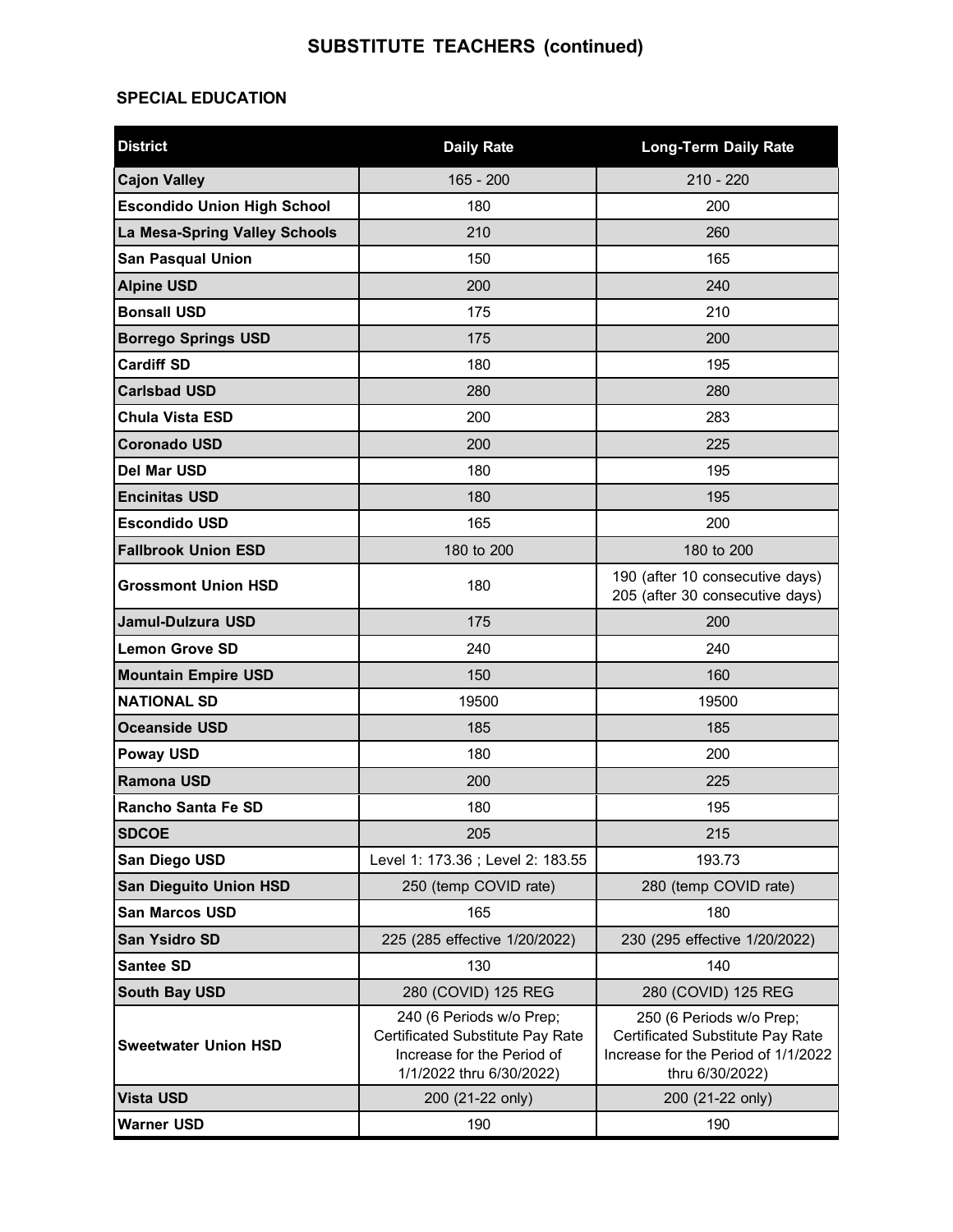#### **COMMON HIGH SCHOOL EXTRA CURRICULAR ASSIGNMENTS**

| <b>District</b>                    | Dean                                      | <b>Head Counselor</b>                              | <b>Curriculum</b><br><b>Specialist</b>    | <b>Athletic Director</b>                                   | <b>Varsity Coach</b>                                                               | <b>Junior Varsity Coach</b>                                                 |
|------------------------------------|-------------------------------------------|----------------------------------------------------|-------------------------------------------|------------------------------------------------------------|------------------------------------------------------------------------------------|-----------------------------------------------------------------------------|
| <b>Bonsall USD</b>                 |                                           |                                                    |                                           | \$2,300                                                    | \$2,300                                                                            | \$2.000                                                                     |
| <b>Borrego Springs USD</b>         |                                           |                                                    | \$5,000                                   | \$6,250                                                    | \$3,500                                                                            | \$1,800                                                                     |
| <b>Carlsbad USD</b>                |                                           |                                                    |                                           | \$5,086                                                    | range \$4323 - \$3306                                                              | range \$4323-\$3306                                                         |
| <b>Coronado USD</b>                |                                           |                                                    |                                           |                                                            | \$6,270                                                                            | \$3,762                                                                     |
| <b>Escondido Union High School</b> |                                           | Varies - \$1399-\$2098<br>annually                 |                                           | Ranges from \$4576 (1-<br>3 yrs) - \$5661 (26+<br>yrs)     | Varies by sport -<br>Ranges from \$3849 (1-<br>3 yrs) - \$5661 (26+<br>yrs)        | Varies by sport -<br>Ranges from \$3122 (1-<br>3 yrs) - \$4934 (26+<br>yrs) |
| <b>Escondido Union SD</b>          |                                           |                                                    |                                           |                                                            |                                                                                    |                                                                             |
| <b>Grossmont Union HSD</b>         |                                           |                                                    |                                           | Min:(1-3 Yrs) \$2,861<br>Max:(10+ Yrs) \$5,149             | Min: (1-3 Yrs) \$4,005<br>Max:(10+ Yrs) \$6,293                                    | Min:(1-3 Yrs) \$2,861<br>Max: (10+ Yrs) \$5,149                             |
| <b>Mountain Empire USD</b>         |                                           |                                                    |                                           | 2290 - 3665<br>dependent on yrs of<br>service in that area | 2790 - 4165<br>dependent on yrs of<br>service in that area                         | 2223 - 3249<br>dependent on yrs of<br>service in that area                  |
| <b>Oceanside USD</b>               | <b>School Based</b><br>Coordinator \$5395 |                                                    | <b>School Based</b><br>Coordinator \$5395 | \$8,376                                                    | \$3,674                                                                            | \$3,274                                                                     |
| <b>Poway USD</b>                   |                                           |                                                    |                                           | 6317 - 9107                                                | 3643 - 9107                                                                        | 3643 - 9107                                                                 |
| Ramona USD                         |                                           |                                                    |                                           | \$3,923                                                    | \$3,335                                                                            | \$2,746                                                                     |
| <b>SDCOE</b>                       |                                           | \$4,440                                            |                                           | \$4,560                                                    |                                                                                    | \$1,728                                                                     |
| <b>San Diego USD</b>               |                                           | Class $I = 3590$ Annual:<br>Class II = 4760 Annual |                                           |                                                            |                                                                                    |                                                                             |
| San Dieguito Union HSD             |                                           |                                                    |                                           | 4486 - 6634 based on<br>years of experience                | football: 4261 - 6377;<br>all other 4126 - 5782<br>based on years of<br>experience | 3165 - 4430 based on<br>years of experience                                 |
| <b>San Marcos USD</b>              |                                           | 2989-4102 depending<br>on years of service         |                                           | 15% of base salary                                         | (Head) 5072-4925<br>Depending on sport<br>and years of service                     | (Head) 3682-4102<br>Depending on sport<br>and years of service              |
| <b>San Ysidro SD</b>               |                                           |                                                    |                                           |                                                            | 1500 (Middle School)                                                               | 800 (Elementary)                                                            |
| <b>Sweetwater Union HSD</b>        |                                           | 5011.70 (High School)                              | 44.55 (Hourly)                            | \$3,418                                                    | 5432 (Basketball)                                                                  | 3833 (Basketball)                                                           |
| <b>Vista USD</b>                   | 20% 10,415                                |                                                    |                                           | 15% 7,811                                                  | 10% 5,207 Football<br>12% 6,249                                                    | 9% 4,686                                                                    |
| <b>Warner USD</b>                  |                                           |                                                    |                                           | \$7,372                                                    | \$3,798                                                                            | \$1,787                                                                     |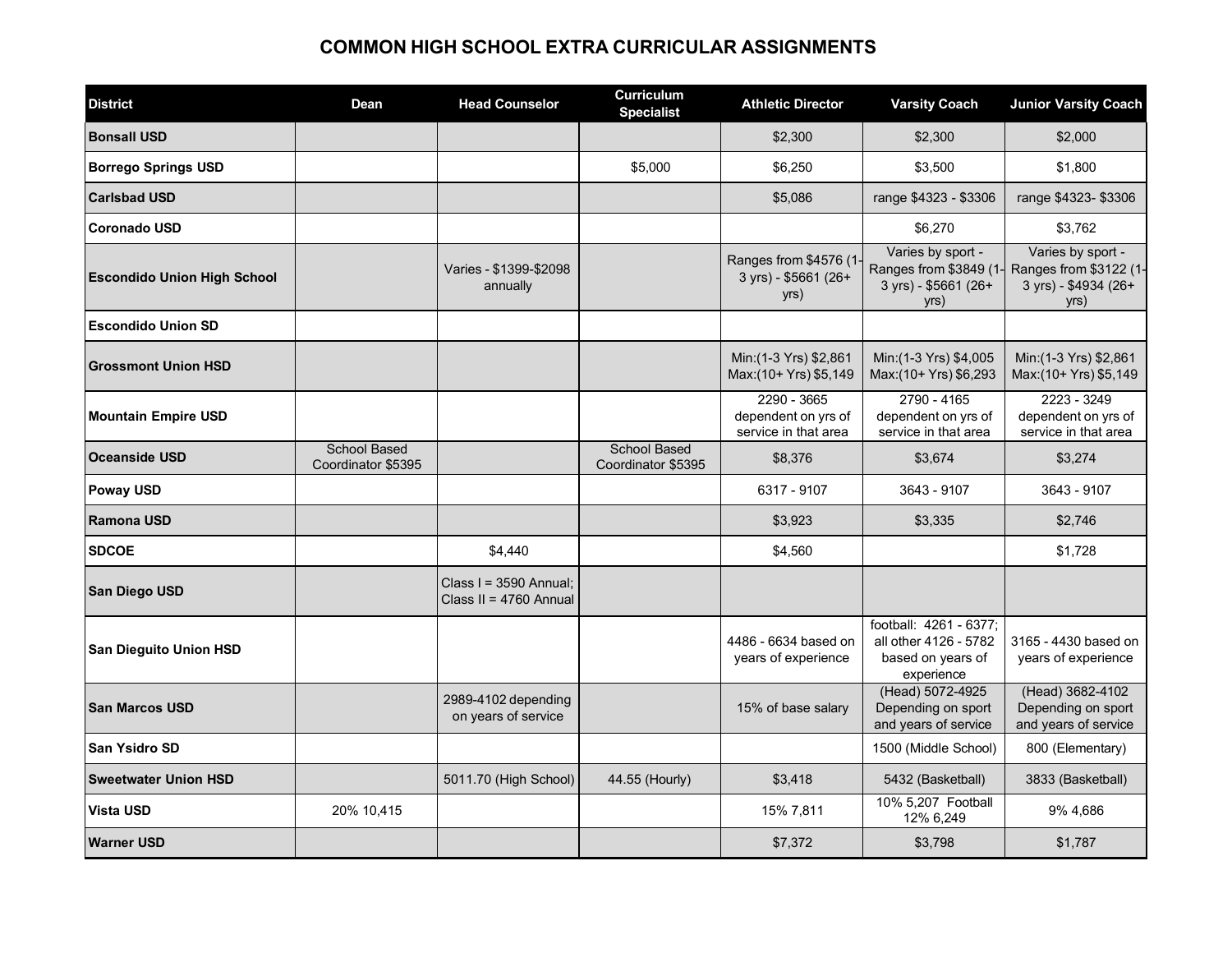## **COMMON HIGH SCHOOL EXTRA CURRICULAR ASSIGNMENTS (continued)**

| <b>District</b>                    | <b>ASB Advisor</b>                                               | <b>Band Director</b>                                   | <b>Academic Decathlon</b><br><b>Advisor</b>           | <b>Cheer Advisor</b>                                                | <b>Yearbook Advisor</b>                                               | Speech/Debate<br><b>Advisor</b>                       |
|------------------------------------|------------------------------------------------------------------|--------------------------------------------------------|-------------------------------------------------------|---------------------------------------------------------------------|-----------------------------------------------------------------------|-------------------------------------------------------|
| <b>Bonsall USD</b>                 | \$2,000                                                          | \$1,500                                                |                                                       |                                                                     | \$1,000                                                               |                                                       |
| <b>Borrego Springs USD</b>         | \$4,000                                                          |                                                        |                                                       | \$2,250                                                             |                                                                       |                                                       |
| <b>Carlsbad USD</b>                | HS \$5086, MS \$2543                                             | \$5,086                                                | HS \$3815, MS \$2543                                  | \$3,815                                                             | HS \$3815, MS \$2543                                                  | \$3,815                                               |
| <b>Coronado USD</b>                | \$7,524                                                          | \$3,135                                                | \$1,254                                               | \$1,254                                                             | \$3,135                                                               | \$1,254                                               |
| <b>Escondido Union High School</b> | Ranges from \$4576 (1<br>3 yrs) - \$5661 (26+<br>yrs)            | Ranges from \$4210 (1-<br>3 yrs) - \$5295 (26+<br>yrs) | Ranges from \$4210 (1<br>3 yrs) - \$5295 (26+<br>yrs) | Ranges from \$4210 (1<br>3 yrs) - \$5295 (26+<br>yrs)               | Ranges from \$3849 (1-<br>3 yrs) - \$4934 (26+<br>yrs)                | Ranges from \$3122 (1<br>3 yrs) - \$4207 (26+<br>yrs) |
| <b>Escondido Union SD</b>          | \$1,500                                                          | \$1,500                                                |                                                       |                                                                     |                                                                       |                                                       |
| <b>Grossmont Union HSD</b>         | Min: (1-3 Yrs) \$4,577<br>Max:(10+ Yrs) \$6,865                  | Min: (1-3 Yrs) \$4,577<br>Max:(10+ Yrs) \$6,865        | Min: (1-3 Yrs) \$1,716<br>Max:(10+ Yrs) \$4,005       | Min: (1-3 Yrs) \$2,288<br>Max:(10+ Yrs) \$4,577                     | Min: (1-3 Yrs) \$1,716<br>Max:(10+ Yrs) \$4,005                       | Min: (1-3 Yrs) \$2,288<br>Max:(10+ Yrs) \$4,577       |
| Jamul-Dulzura Union SD             | \$1,000                                                          |                                                        |                                                       |                                                                     | \$1,000                                                               |                                                       |
| <b>Lemon Grove SD</b>              | \$1,984                                                          | \$1,984                                                |                                                       |                                                                     |                                                                       |                                                       |
| <b>Mountain Empire USD</b>         | 2790 - 4165<br>dependent on yrs of<br>service in that area       |                                                        |                                                       | 720 - 1153 per term,<br>dependent on yrs of<br>service in that area | 2790 - 4165 per term,<br>dependent on yrs of<br>service in that area  |                                                       |
| <b>Oceanside USD</b>               | \$4,188                                                          | \$4,188                                                | \$3,274                                               | \$3,674                                                             | \$2,478                                                               | \$3,674                                               |
| Poway USD                          | 9300 - 19764                                                     | 6200 - 13176                                           | 2713 - 5425                                           | 2713 - 5425                                                         | 2713 - 5425                                                           | 2713 - 5425                                           |
| Ramona USD                         | \$3,923                                                          | \$3,923                                                |                                                       | \$1,569                                                             | \$2,746                                                               |                                                       |
| <b>SDCOE</b>                       | \$3,600                                                          |                                                        |                                                       | \$2,520                                                             | \$3,600                                                               |                                                       |
| <b>San Dieguito Union HSD</b>      | 4866 - 6634 HS: 3647<br>4961 MS; based on<br>years of experience | 2189 - 3359, based on<br>years of experience           | 3647 - 4961 based on<br>years of experience           | 3647 - 4961 based on<br>years of experience                         | 2675 - 3393 (with a<br>regular class) based<br>on years of experience | 3647 - 4961 based on<br>years of experience           |
| <b>San Marcos USD</b>              | 15% of base salary                                               | 5072-6599 Depending<br>on years of service             | 2989-4102 Depending<br>on years of service            | (Varsity) 3682-4925<br>Depending on years of<br>service             | 4378-5775 Depending<br>on years of service                            | 3682-4925 Depending<br>on years of service            |
| <b>San Ysidro SD</b>               | \$1,500                                                          | \$1,500                                                |                                                       |                                                                     |                                                                       |                                                       |
| <b>Sweetwater Union HSD</b>        | 266.91 (Daily)                                                   | 5432 (Marching Band)                                   | \$3.350                                               | \$3.077                                                             | \$3.568                                                               | \$3.568                                               |
| <b>Vista USD</b>                   | 15% 7,811                                                        | 12% 6,249                                              | 5% 2,603                                              | 9% 4,686                                                            | 9% 4,686                                                              | 9% 4,686                                              |
| <b>Warner USD</b>                  | \$7,372                                                          |                                                        |                                                       |                                                                     | \$1,787                                                               |                                                       |